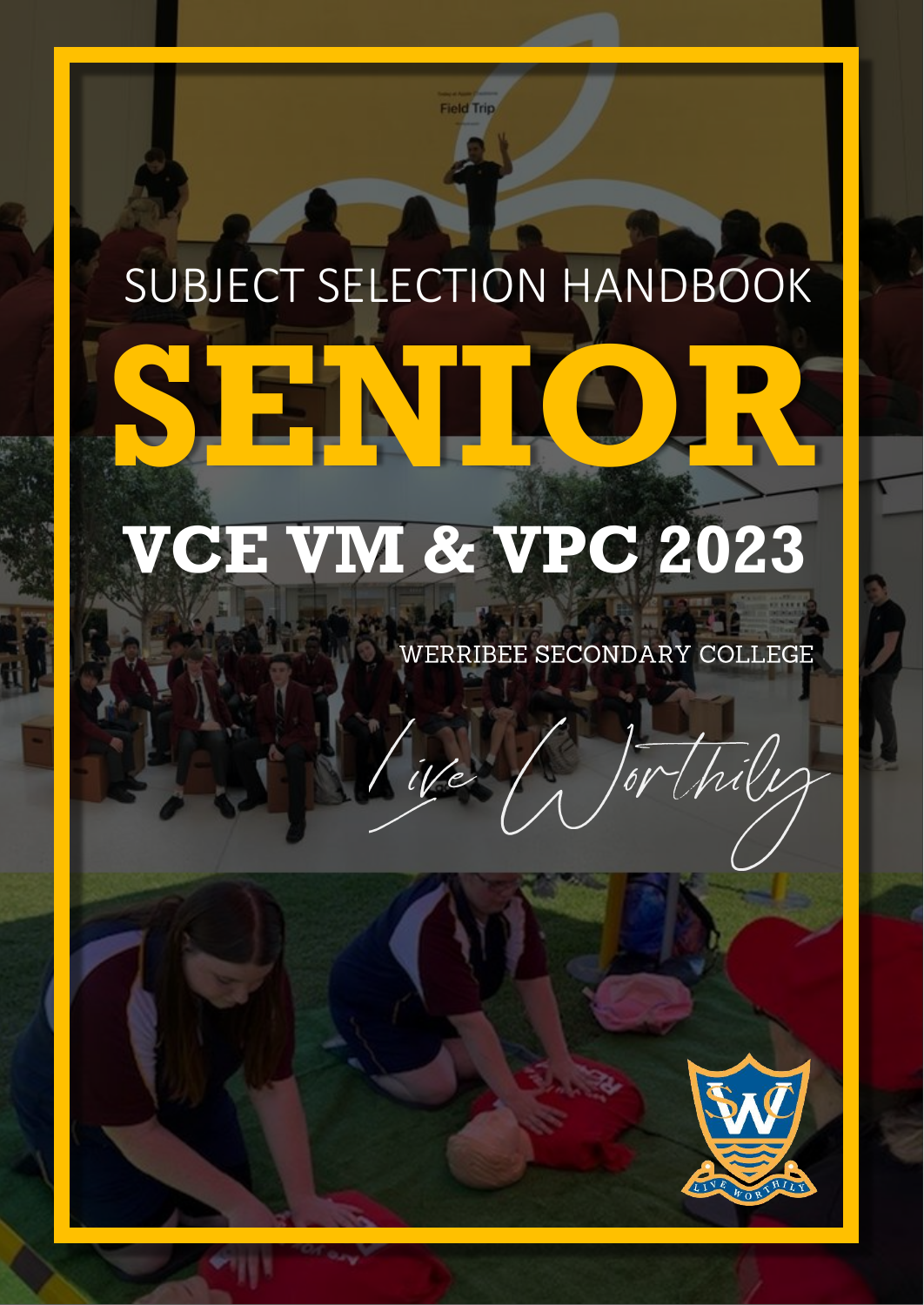

## OUR MOTTO

Live worthily.

## OUR VISION

Werribee Secondary College is a leader in international education in the Victorian state education system. We implement the best quality educational practices evident throughout Australia and internationally. The Werribee Secondary College community "lives worthily".

We are adaptable life-long learners, who are confident, creative and resilient individuals, empowered to shape the world in which we live.

### OUR MISSION

At Werribee Secondary College we strive for success in students' chosen endeavours.

The College community provides a safe and caring environment where each student is valued. We celebrate achievements, success and growth for all students. Our programs equip students with the skills, knowledge and attitudes needed for the dynamic world after secondary education.

College leaders, teachers and support staff adopt evidence-based best practice to generate a progressive 21st century educational setting. We enhance learning and develop digital literacy through the purposeful use of emerging technology. With a focus on realising optimal outcomes for learners, staff commit to continuous improvement through ongoing targeted professional development, peer collaboration and reflection.

At Werribee Secondary College we nurture the values of respect, cooperation, honesty, integrity, confidence, perseverance, resilience and responsibility. Driven by these ideals, the College community embraces cultural and social diversity. Students develop a strong

sense of personal identity and global citizenship, enabling different cultural groups to interact, learn from each other and grow together.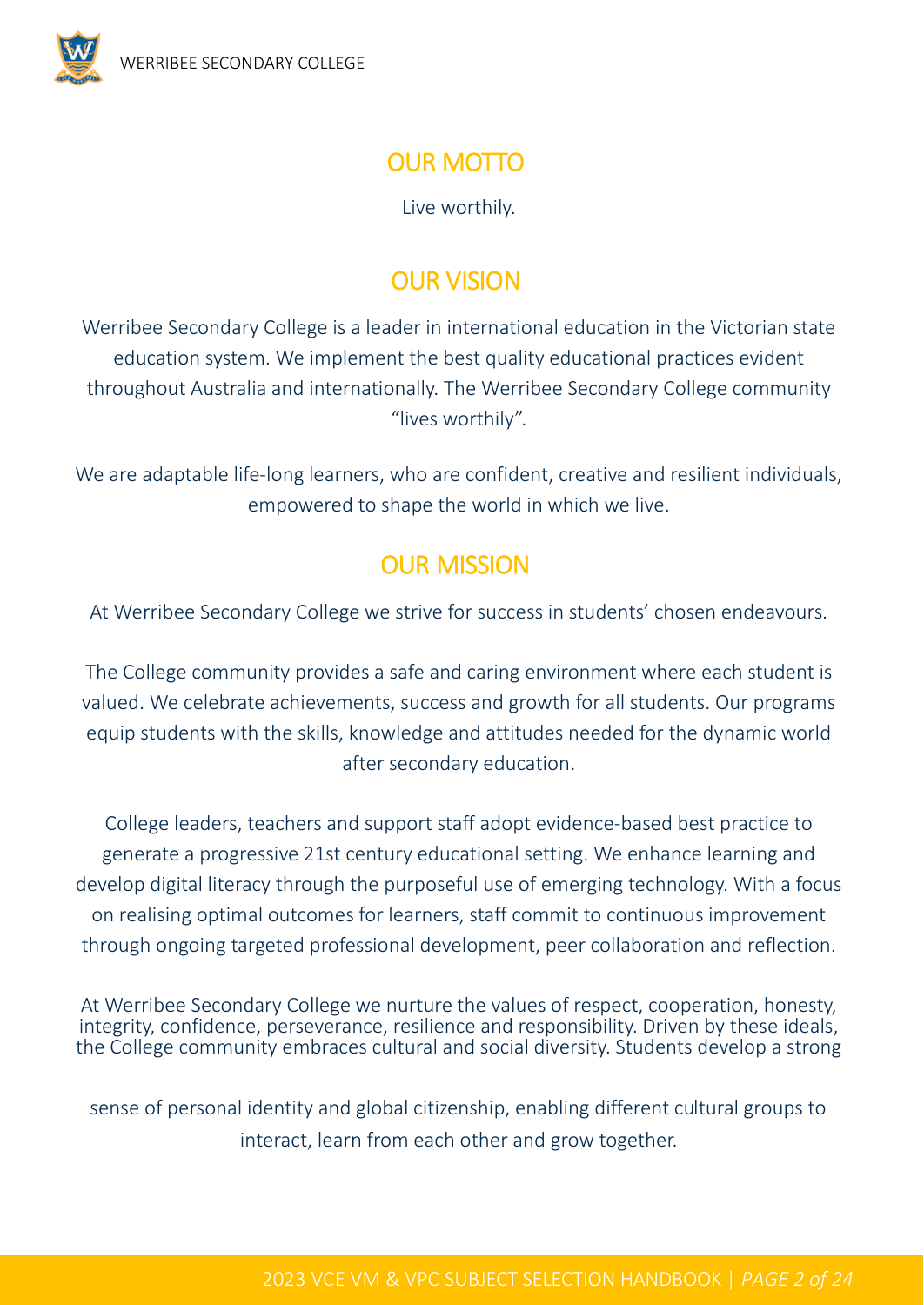

Dear Student and Parents,

This is an exciting time for students as they approach the end of their secondary schooling and plan for their life after Werribee Secondary College.

There are many options for both parents and students to consider in choosing the right pathway. Our students have the choice of three certificates:

- **International Baccalaureate Diploma Programme (IBDP)**
- **Victorian Certificate of Education (VCE)**
- **\* Victorian Certificate of Education (VCE) (VM & VPC) Vocational Major and Victorian Pathways Certificate** *(\*New in 2023: refer to following page for further details)*

We encourage families to discuss the pathway that is best. We ask that you consider the following when making pathway decisions:

- **What your child enjoys**
- **What he/she would like to do in the future**
- **What they are good at**

Students have been involved in a number of information sessions about each of the certificates and will also be completing information sessions about individual subjects over the coming weeks. We hope that this will allow students to make informed decisions about the certificate they would prefer to undertake over the next couple of years. All students have the choice of which pathway is best to meet their goals. They will go through a course counselling process where they can discuss the direction they wish to pursue in the future.

Students will be given advice about Vocational Education and Training (VET), prerequisites, subjects and ATAR's. There are many areas that are taken into account by the Middle and Senior School's when supporting the student as they make realistic pathway choices. These include, but are not limited to the areas mentioned above and the following:

- **Academic progress in Year 10**
- **Work and study habits**
- **Goals**
- **Prerequisites required for tertiary courses**

The transition from Middle School to Senior School and from Year 11 to Year 12, can be an anxious time for both students and parents. We encourage students and parents to actively communicate with a member of the Senior School office should any issues or concerns arise, so that we can provide a source of support and guidance for students in their attempt to maximize their learning outcomes and achieve their preferred pathway.

The Senior School office is not the only place students and parents can get support, they can also speak with the wellbeing team, IB Coordinator and the careers office. You will find all the staff very approachable and happy to help.

We look forward to working with you.

#### *- Senior School Team*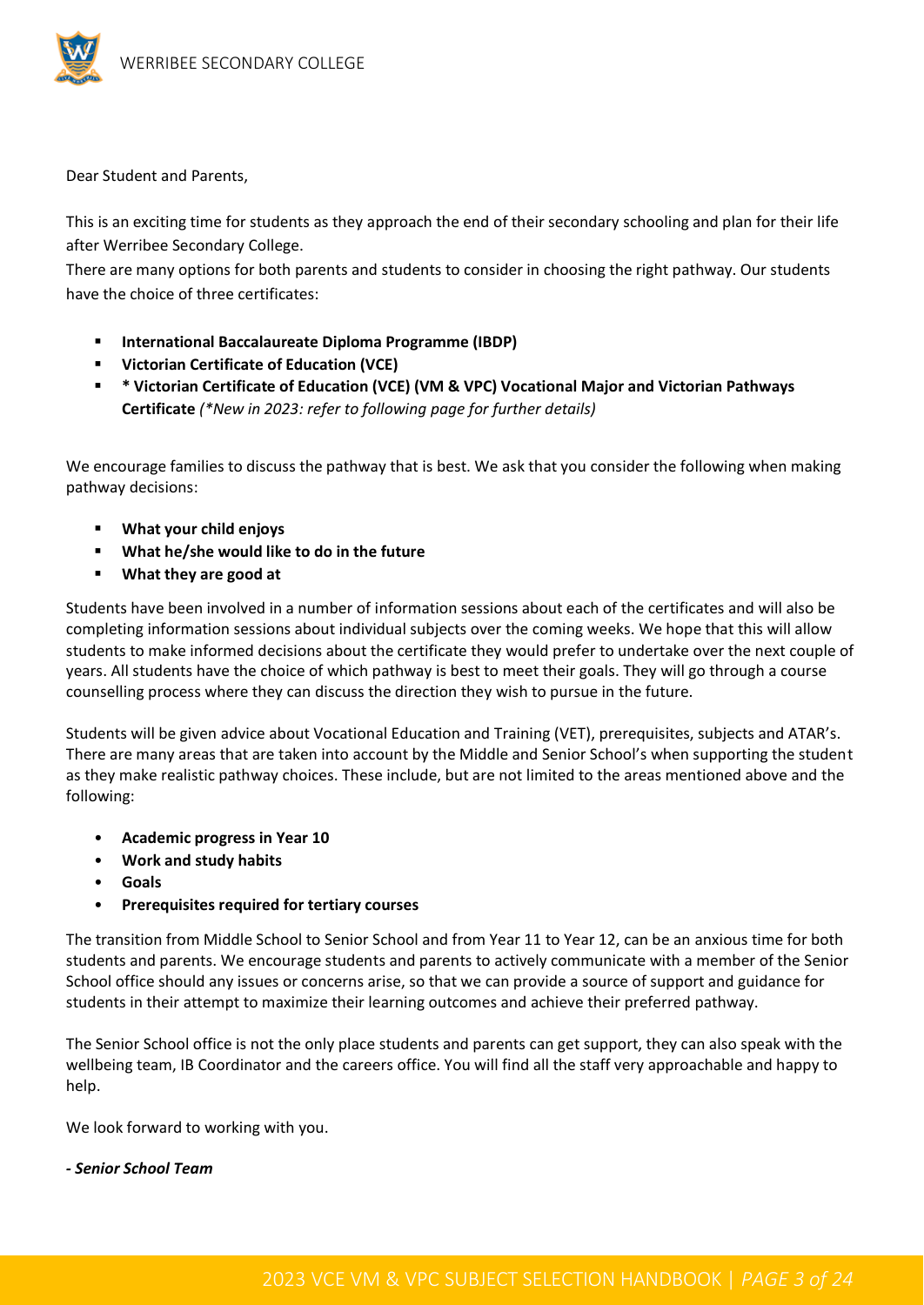

## SENIOR SECONDARY CERTIFICATE REFORM: COMMENCING 2023

Victoria is moving to a new integrated senior secondary certificate that will bring together our two senior secondary certificates, the VCE and Victorian Certificate of Applied Learning (VCAL).

This will give all students the learning opportunities to develop the skills and capabilities needed to succeed in further education, work and life.

From 2023, enrolment options for Year 11 and 12 students will include:

- the Victorian Certificate of Education (VCE) Vocational Major
- the Victorian Pathways Certificate (VPC).

A fully integrated VCE will be implemented from 2025.

#### **NEW: VCE VOCATIONAL MAJOR**

The VCE Vocational Major is a 2-year vocational and applied learning program within the VCE. The program aims to equip students with the skills, knowledge, confidence and agency needed to prepare for the world of work and further education and training.

The VCE Vocational Major will prepare students to transition successfully into apprenticeships, traineeships, further education and training, university, or directly into employment.

The VCE Vocational Major will support students to develop both academic and practical skills. It employs a more diverse range of assessment strategies rather than exams, alleviating some of the pressure that students face when considering the VCE.

#### **NEW: VPC VICTORIAN PATHWAYS CERTIFICATE**

The VPC is an inclusive Year 11 and 12 certificate that will meet the needs of the minority of students not able or ready to complete a certificate at the VCE level.

The VPC provides students with a standards-based certificate and will provide opportunities to progress to the VCE, including the VCE Vocational Major. It will provide an enriched curriculum and excellent support for students to develop the skills, capabilities and qualities for success in personal and civic life.

The VPC will replace Foundation VCAL from 2023.

The VPC will support students to transition to the VCE Vocational Major, entry level VET or employment.

The VPC has been developed to be flexible, without a mandated period in which a student must complete the certificate. This allows students to complete it in a timeframe that suits their capability.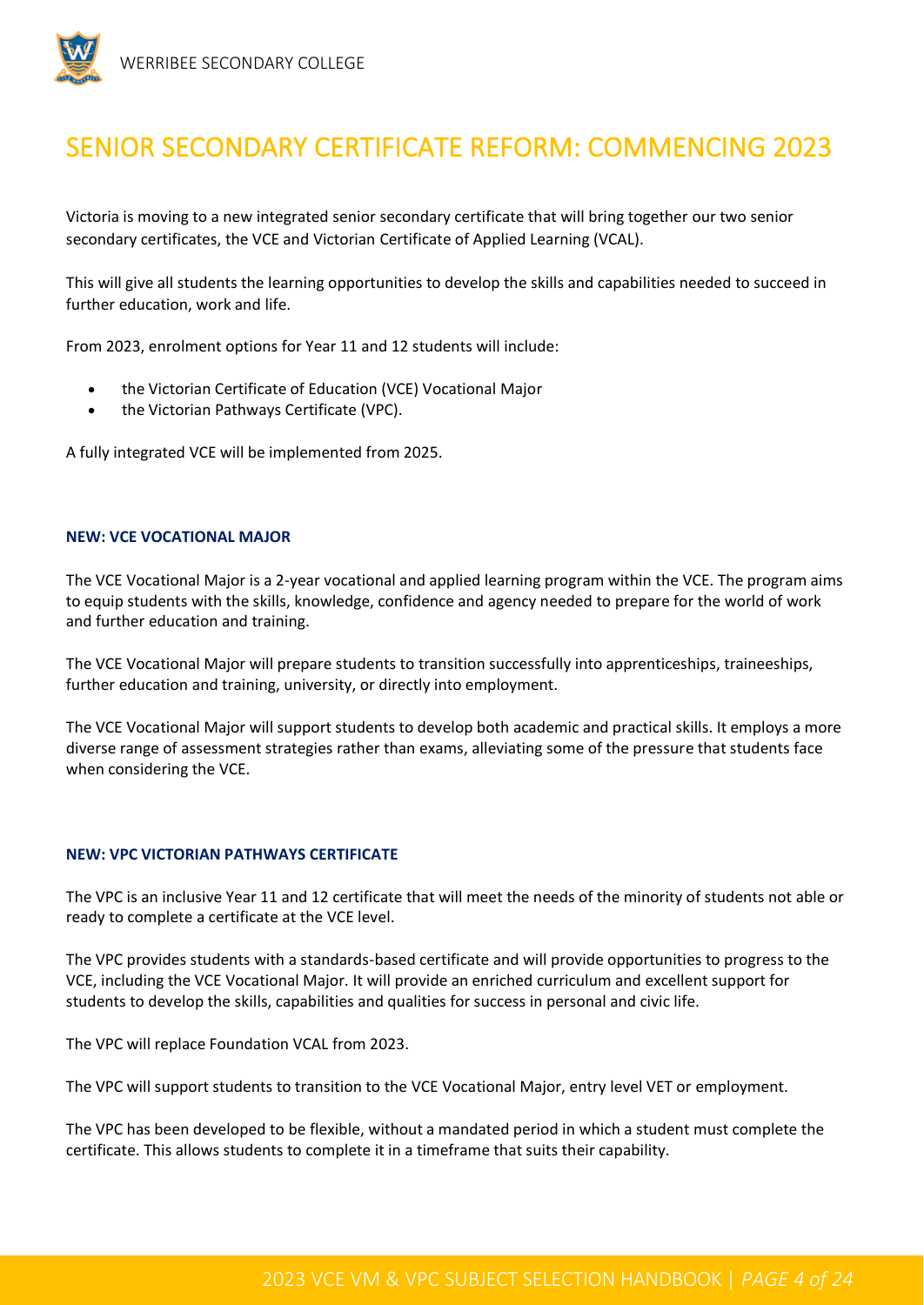W

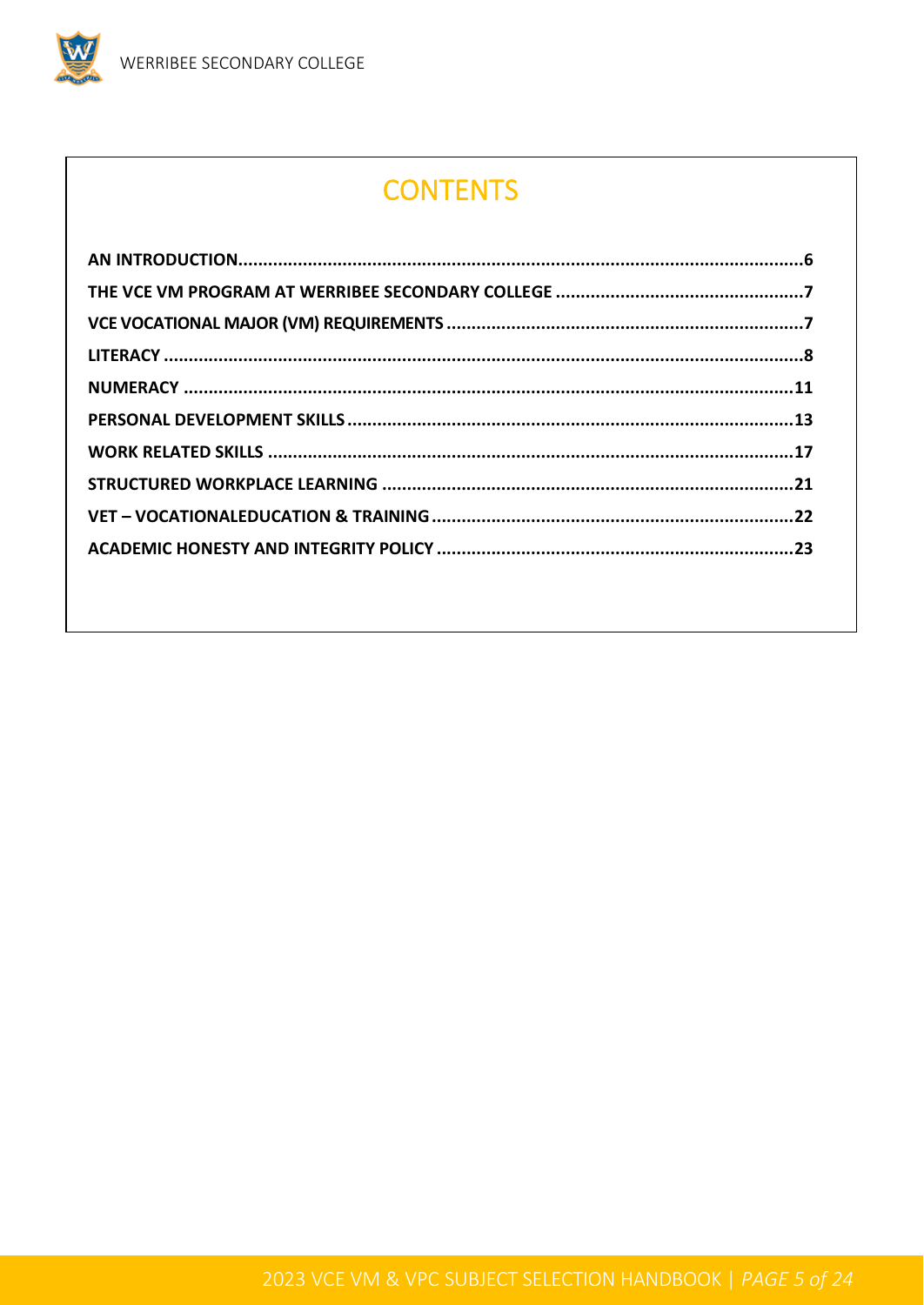

## <span id="page-5-0"></span>AN INTRODUCTION

**The VCE VM stands for the Victorian Certificate of Education – Vocational Major**

#### **VPC stands for Victorian Pathways Certificate**

The VCE Vocational Major is a 2-year vocational and applied learning program within the VCE. The program aims to equip students with the skills, knowledge, confidence and agency needed to prepare for the world of work and further education and training.

The VPC is an inclusive Year 11 and 12 certificate that will meet the needs of the minority of students not able or ready to complete a certificate at the VCE level. The VPC is at Australian Qualifications Framework Level 1 and not recognised as a senior secondary certificate. Students, parents and schools choose in partnership the most appropriate course based on student need, aspiration and capability.

THE VCE VM is Applied Learning Based. Applied learning incorporates the teaching of skills and knowledge in the context of 'real life' experiences, where students discover how to apply what they have learnt by doing, experiencing, reflecting and relating acquired skills to the real-world.

Applied learning is beneficial for all students, as it:

- Facilitates and prepares students for successful post-school pathways including transitioning to the workforce, going on to further education and training, as well as succeeding in personal and civil life.
- Encourages personalised student-led learning, aligned to student interests and aspirations.
- Provides opportunities for students to gain industry exposure and experience through work integrated learning opportunities.
- Enables students to explore potential careers and develop technical and employability skills for the future.

Vocational and Applied Learning pathways not only equip young people for entry into the world of work also, but provide them with functional competencies and skills (including soft skills like effective communication, interpersonal skills and self-management) that are needed to participant in the economy and society.

Students learn important work-readiness and personal development skills linked to community involvement and civil responsibilities. Vocational and Applied Learning pathways can offer a great way to reengage students who might otherwise consider leaving school before they reach Year 11 and 12.

VET stands for Vocational Education and Training. The VET component is compulsory within a VCE VM program because you are to focus in own industry skills within an area of your interest. The VET component of the course also results in more qualifications that are highly considered by employers and further study tertiary institutions within the area of study.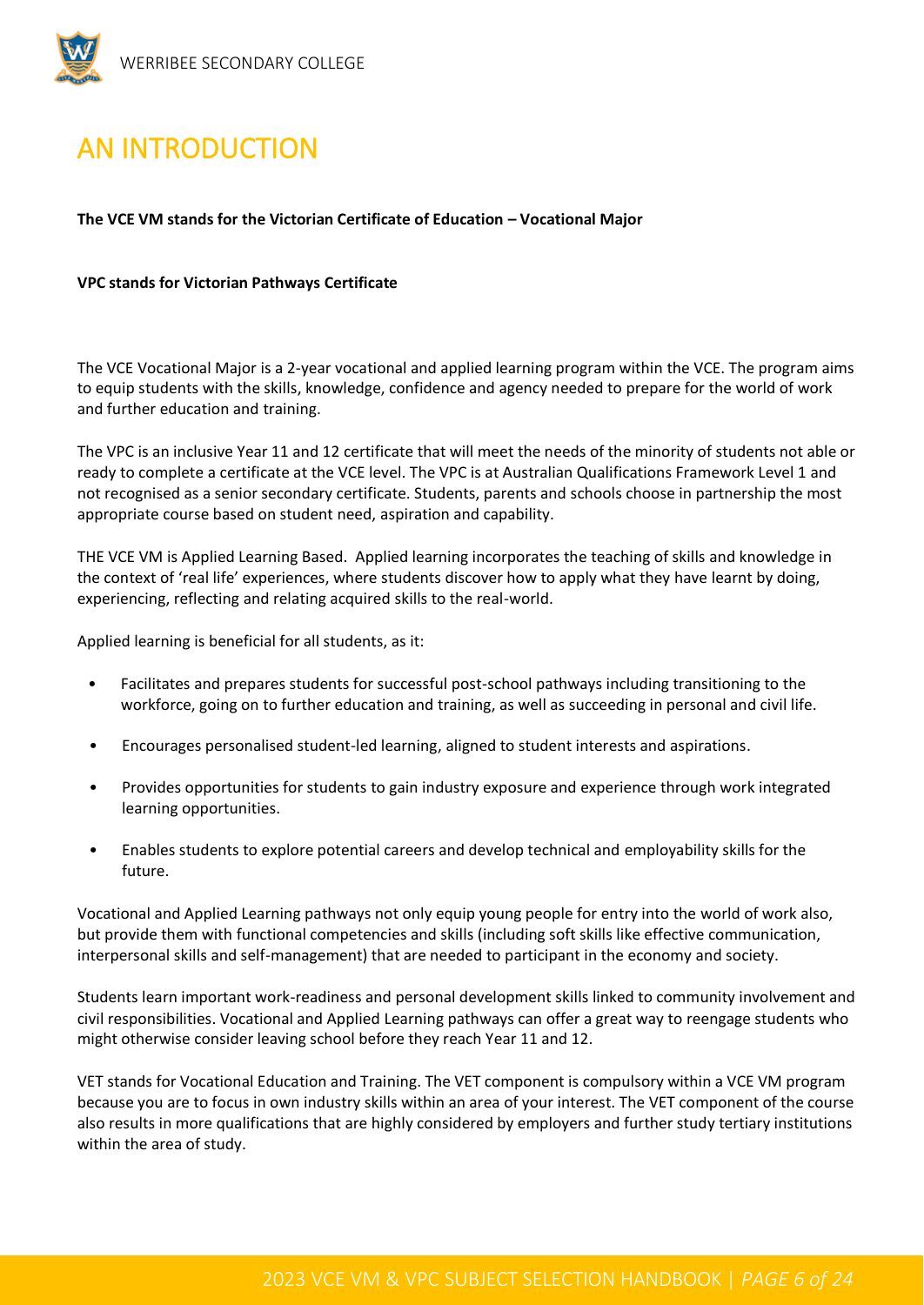

## <span id="page-6-0"></span>THE VCE VM PROGRAM AT WERRIBEE SECONDARY COLLEGE

#### **YEAR 11 VCE VM TIMETABLE CONSISTS OF:**

- Literacy (Unit 1&2)
- Numeracy (Unit 1&2)
- WRS Work Related Skills (Unit 1&2)
- PDS Personal Development Skills (Unit 1&2)
- SWL Structured Work Placement 90 hours X 2
- Students are to find and organise their own Thursday work placements by the end of term 1 (unit 1)
- VET: Industry Specific Skills (Unit 1&2): *Please see VET booklet for the large variety of course selections*

#### **VPC TIMETABLE**

*The VPC will not be suitable for all students and is offered to students on an as-needs basis.*

Students complete at least 12 units, including:

- 2 Literacy units
- 2 Numeracy units
- 2 Work Related Skills units
- 2 Personal Development Skills units
- Students can also include VET, VCE subjects and structured workplace learning.

#### **YEAR 12 TIMETABLE CONSISTS OF:**

- Literacy (Unit 3 & 4)
- Numeracy (Unit 3 & 4)
- WRS Work Related Skills (Unit 3 & 4)
- PDS Personal Development Skills (Unit 3 & 4)
- SWL Structured Work Placement 90 hours x 2
- Students are to find and organise their own Thursday work placements by the end of term 1
- VET: Industry Specific Skills (Unit 3 & 4) Please see VET booklet for the large variety of course selections

## <span id="page-6-1"></span>VCE VOCATIONAL MAJOR (VM) REQUIREMENTS

#### **Students complete the VCE and the requirements for the VCE VM including:**

- 16 units
- Three Literacy or VCE English units (including a Unit 3 and 4 sequence) the same requirements as VCE.
- Three other unit 3 and 4 sequences in total
- Two Numeracy or VCE Mathematics units
- Two Work Related Skills units
- Two Personal Development Skills
- 180 nominal hours of VET at Certificate II level or above

#### **Students can also include other VCE subjects and structured workplace learning.**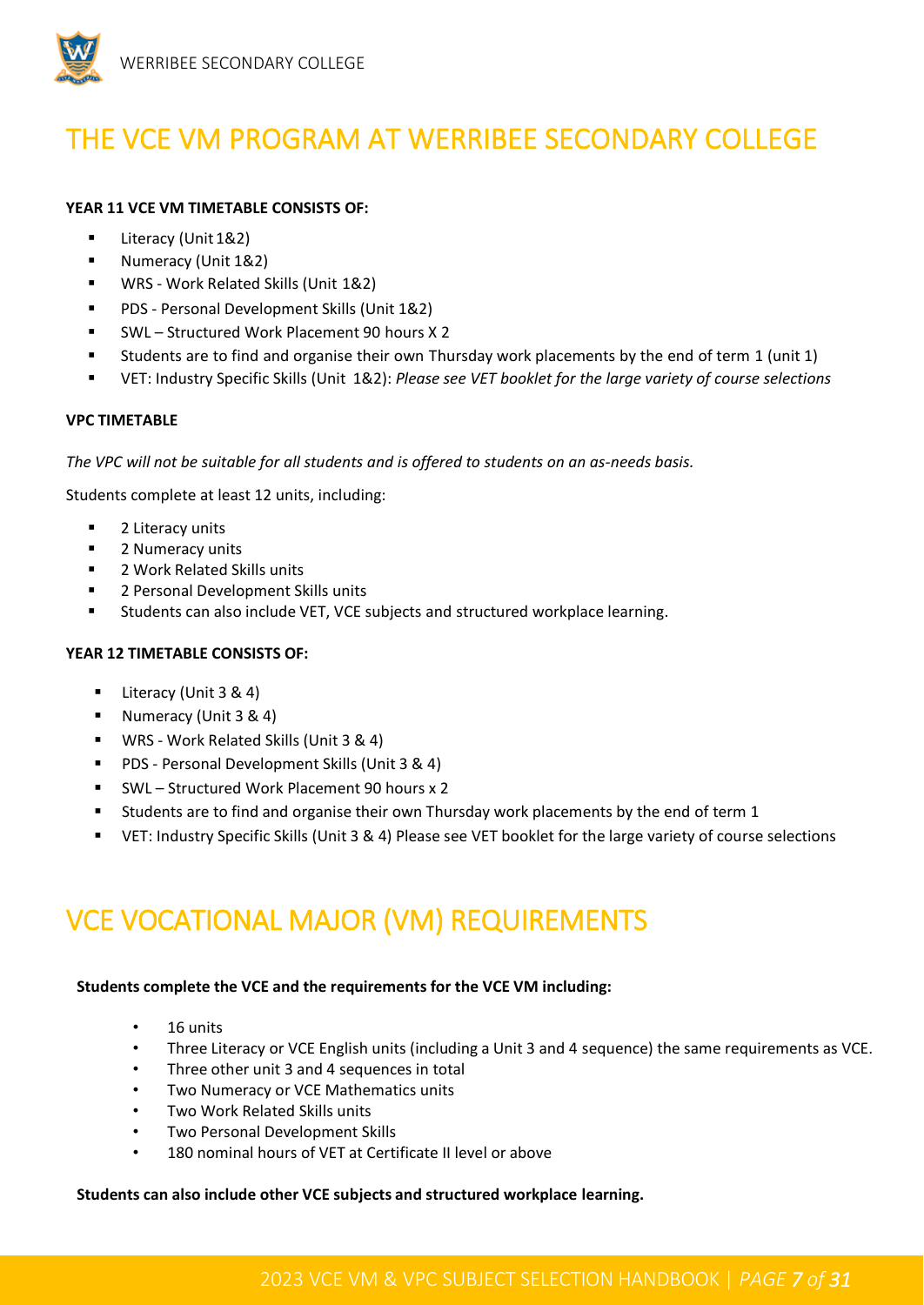<span id="page-7-0"></span>

## **LITERACY**

#### LITERACY UNIT 1

#### **Area of Study 1: Literacy for personal use**

In this Area of Study, students develop their reading and viewing skills and expand their responses beyond the Victorian Curriculum F-10: English, Victorian Pathways Certificate: Literacy and EAL Pathway C (Level 3).

This Area of Study focuses on the structures and features of a range of texts and content – print, visual and film – and the personal reasons readers may have for engaging with these texts. Students read or watch a variety of texts for a personal purpose, such as finding information. Texts should be chosen from a range of local and global perspectives including First Nations peoples and multi-cultural perspectives and should include film, TV, online videos, song, poetry, biographies, digital content and other texts of interest to the cohort. Through discussions and class activities students develop their understanding of the structures and features of these text types and their content and examine how these are influenced by purpose, context, audience and culture.

Students will read texts that serve a variety of purposes, from everyday content written to convey information, to texts written for specific workplaces or educational settings. Students will employ a variety of strategies to develop their understanding of the purpose and key ideas within the written and spoken language. They extend their knowledge of the layout and format of a range of text types and use indexes, headings, subheadings, chapter titles and blurbs to locate and extract information.

In their study of visual and film texts, students examine how purpose, language and structure influence the audience of a text.

#### **Area of Study 2: Understanding and creating digital texts**

In this Area of Study, students build on and work to consolidate their digital literacy skills. Students will develop their capacity to critically assess digital platforms, including webpages for vocational and workplace settings, apps, podcasts as well as social media.

They will continue to develop the analytic skills they used in Area of Study 1 to identify and discuss aspects of digital texts. As a part of their studies, students discuss the reliability and effectiveness of websites in connecting with audiences and delivering factual messages and information.

Students read, view and interact with different digital platforms and applications and participate in learning activities to develop their capacity to explore and discuss digital media. They identify the ways a visitor will encounter and experience digital platforms, considering their purpose and the social, cultural, vocational and workplace values associated with it. They also explore text through the prism of their own experience, knowledge, values and interests.

As a part of this exploration of the digital world, students participate and engage in learning practices that will equip them to deal safely and respectfully with others in the digital and virtual world.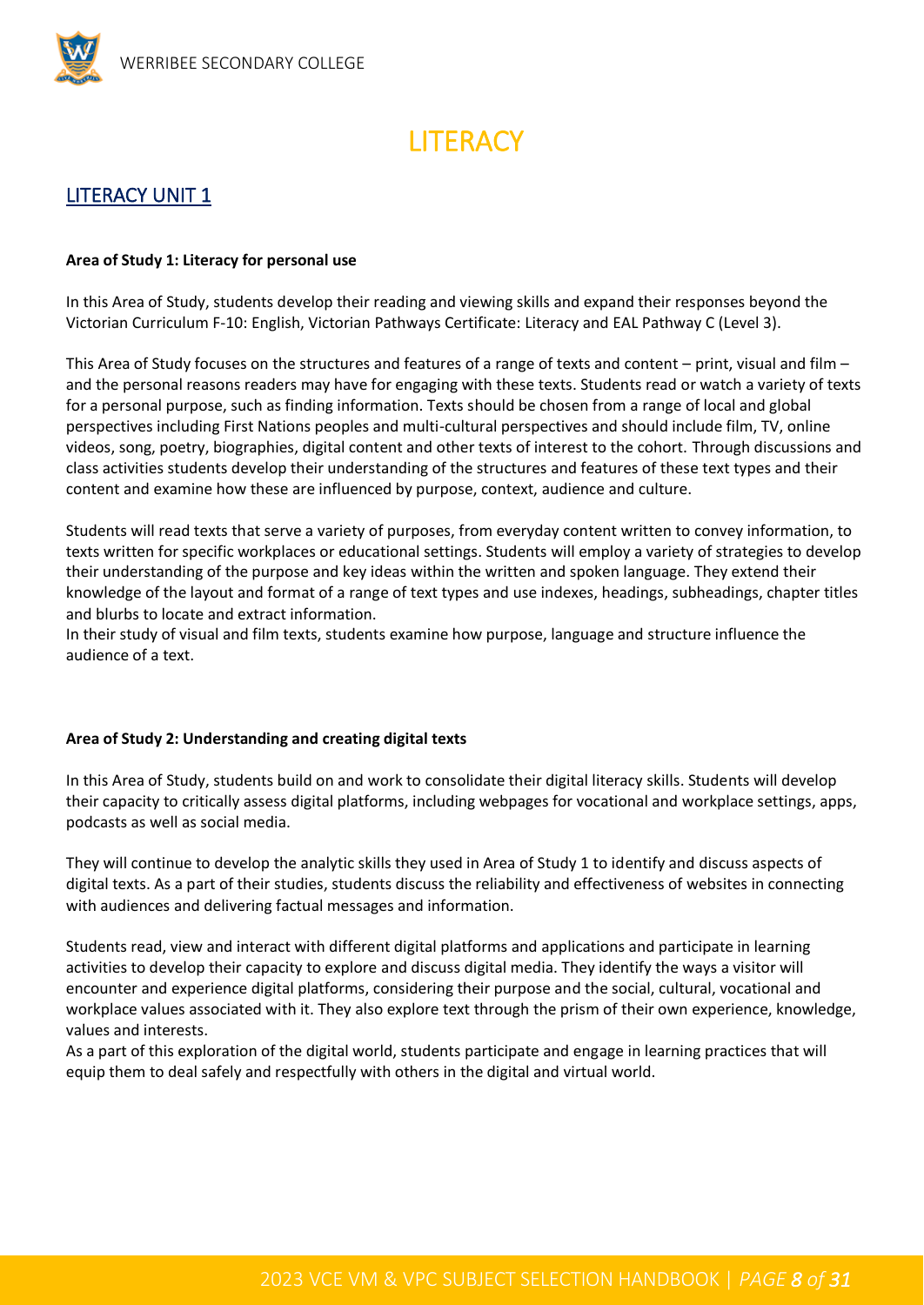

#### LITERACY UNIT 2

#### **Area of Study 1: Understanding issues and voices**

This Area of Study asks students to engage in issues that are characterised by disagreement or discussion and will develop and expand upon students' learning from Unit 1. Students will consider the values and beliefs that underpin different perspectives and how these values create different biases and opinions, including thinking about how these issues might arise in particular vocational or workplace settings.

Students read, view and listen to a range of texts and content that demonstrate diverse opinions on a range of local and global issues that may impact on their community or be of particular concern to a vocational or workplace group. Students should consider the language and purpose of different text types and consider how this language is used to influence an audience.

During this unit of study, students engage with a range of content from print, visual, aural and multimodal sources. Selection of suitable text types should take into consideration the interests and abilities of the student cohort and the text types that students typically read, including social media. Students discuss and explain how personal and vested interests, including those of particular vocations or workplaces, affect their own responses to an issue. Students practise note-taking and responding to short answer questions as well as formulating their own oral and written opinions.

#### **Area of Study 2: Responding to opinions**

In this Area of Study students practise their use of persuasive language and participate in discussion of issues, either in print, orally or via a digital platform. Students consider their own perspectives on issues and develop reasoned and logical responses to these discussions in a respectful and thoughtful manner.

Students consider the arguments presented and critically analyse the language, evidence and logic of the arguments of others so that they can create their own response. In constructing their own responses, students select evidence that supports their viewpoint. Students learn to accurately reference and acknowledge the evidence they select.

In developing their responses, students draft, revise, check and edit their writing to improve the clarity and meaning of their work.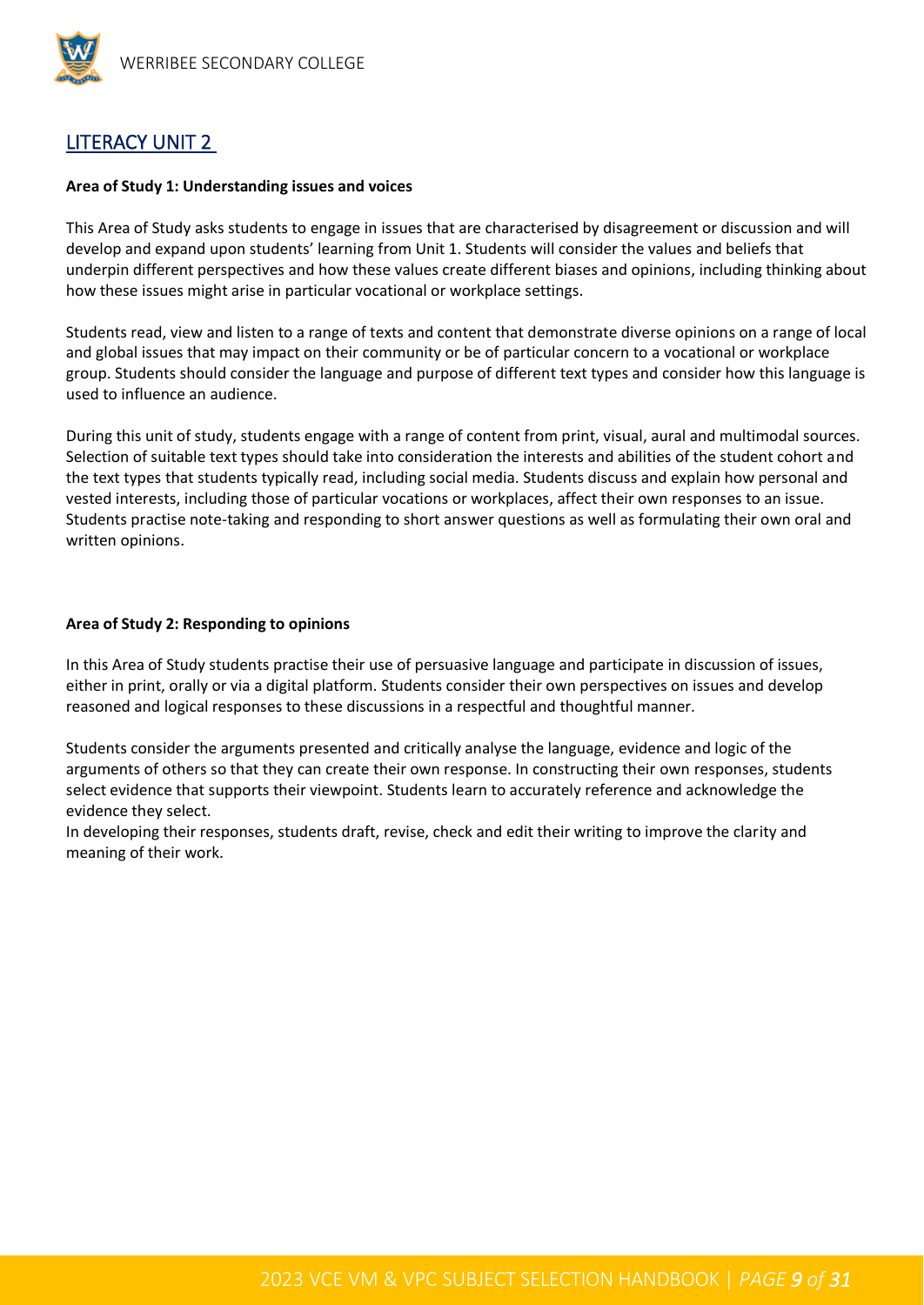

#### LITERACY UNIT 3

#### **Area of Study 1: Accessing and understanding informational, organisational and procedural texts**

This Area of Study allows students to become familiar with and develop confidence in understanding and accessing texts of an informational, organisational or procedural nature. These texts should reflect real life situations encountered by students and be representative of the sorts of texts students will encounter in a vocational setting or workplace, or for their health and participation in the community.

Students learn to be able to recognise, analyse and evaluate the structures and semantic elements of informational, organisational and procedural texts as well as discuss and analyse their purpose and audience. Students develop their confidence to deal with a range of technical content that they will encounter throughout adulthood, such as safety reports, public health initiatives, tax forms and advice, contracts, promotional videos and vocational and workplace texts. As a part of this exploration of texts and content, students participate and engage in activities that will equip them to access, understand and discuss these text types.

#### **Area of Study 2: Creating and responding to organisational, informational or procedural texts**

This Area of Study focuses on texts about an individual's rights and responsibilities within organisations, workplaces and vocational groups. Students read and respond to a variety of technical content from a vocational, workplace or organisational setting of their choice, demonstrating their understanding of how these texts inform and shape the organisations they interact with.

#### LITERACY UNIT 4

#### **Area of Study 1: Understanding and engaging with literacy for advocacy**

This Area of Study requires students to investigate, analyse and create content for the advocacy of self or a product in a vocational or recreational setting. Students research the differences between texts used for more formal or traditional types of advocacy, influence or promotion, as well as some of the forms that are increasingly being used in the digital domain for publicity and exposure.

Students consider what elements are important for creating a "brand" (including personal branding) and how different texts, images, products and multimedia platforms work together to produce one, central message to influence an audience. As part of this Area of Study, students compare and contrast the ways the same message can be presented through different platforms and participate in discussions that consider the effectiveness of these messages considering their purpose and the social and workplace values associated with them. Students read, discuss, analyse and create texts that influence or advocate for self, a product or a community group of the student's choice.

#### **Area of Study 2: Speaking to advise or to advocate**

In this Area of Study, students use their knowledge and understanding of language, context and audience to complete an oral presentation that showcases their learning.

The presentation needs to be developed in consultation with the teacher and should focus on an area of student interest with a clearly stated vocational or personal focus. Students are encouraged to connect this Area of Study to their learning in Unit 4 of either Work Related Skills or Personal Development Skills. If students are not undertaking either of these studies, they may select an option from either of the two outlined below: *Literacy for civic participation* or *Literacy for everyday contexts*.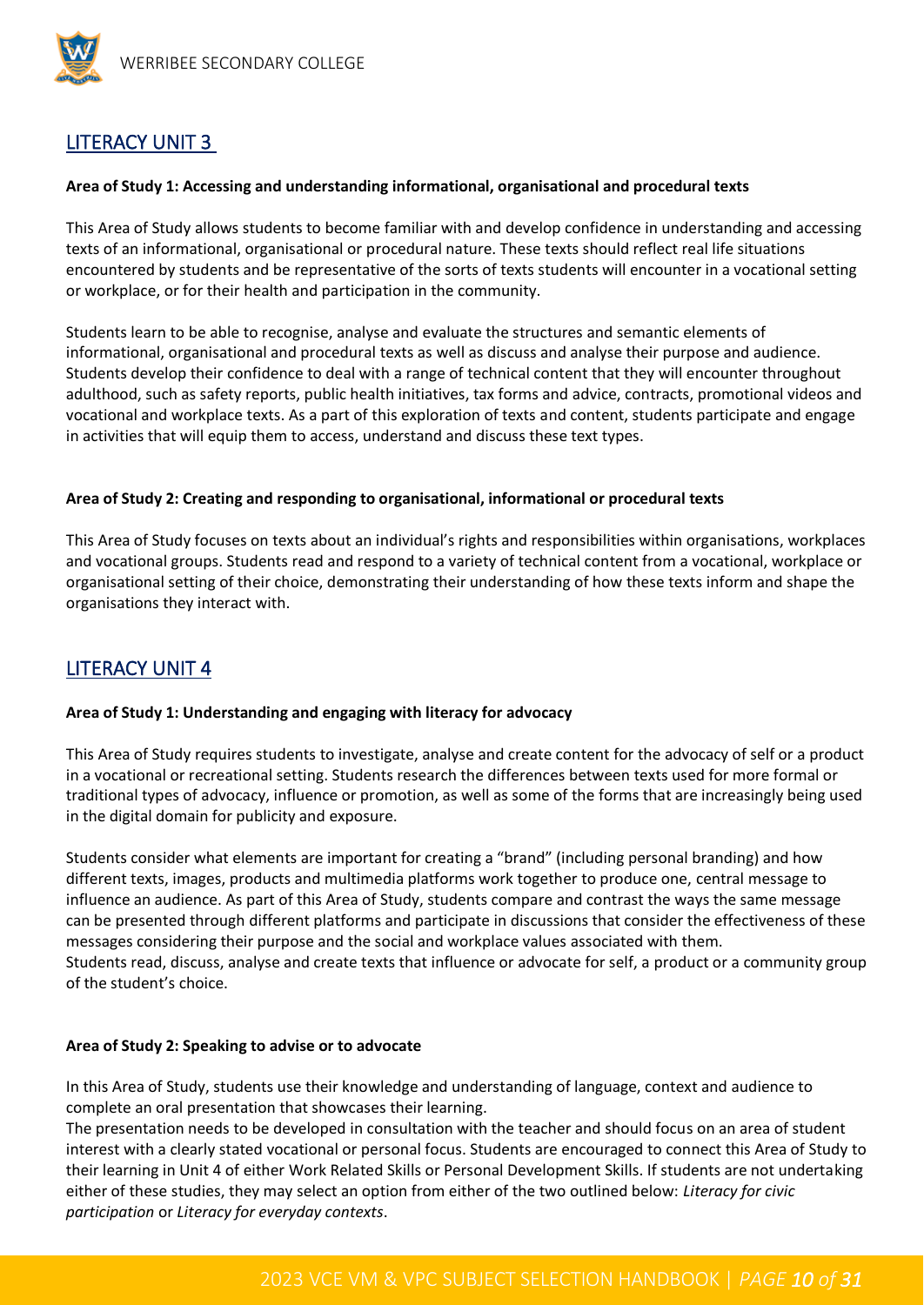

## **NUMERACY**

#### <span id="page-10-0"></span>NUMERACY UNITS 1 AND 2

In Units 1 and 2 students develop and enhance their numeracy practices to make sense of their personal, public and vocational lives. Students develop mathematical skills with consideration of their local, community, national and global environments and contexts and an awareness and use of appropriate technologies.

These units provide students with the fundamental mathematical knowledge, skills, understandings and dispositions to solve problems in real contexts for a range of workplace, personal, further learning and community settings relevant to contemporary society.



#### AREAS OF STUDY

The areas of study cover a range of different mathematical knowledge and skills that are expected to be used and applied across the three outcomes.

#### **There are eight areas of study:**

- Area of study 1: Number
- Area of study 2: Data
- Area of study 3: Dimension and direction
- Area of study 4: Shape
- Area of study 5: Quantity and measures
- Area of study 6: Relationships
- Area of study 7: Uncertainty
- Area of study 8: Systematics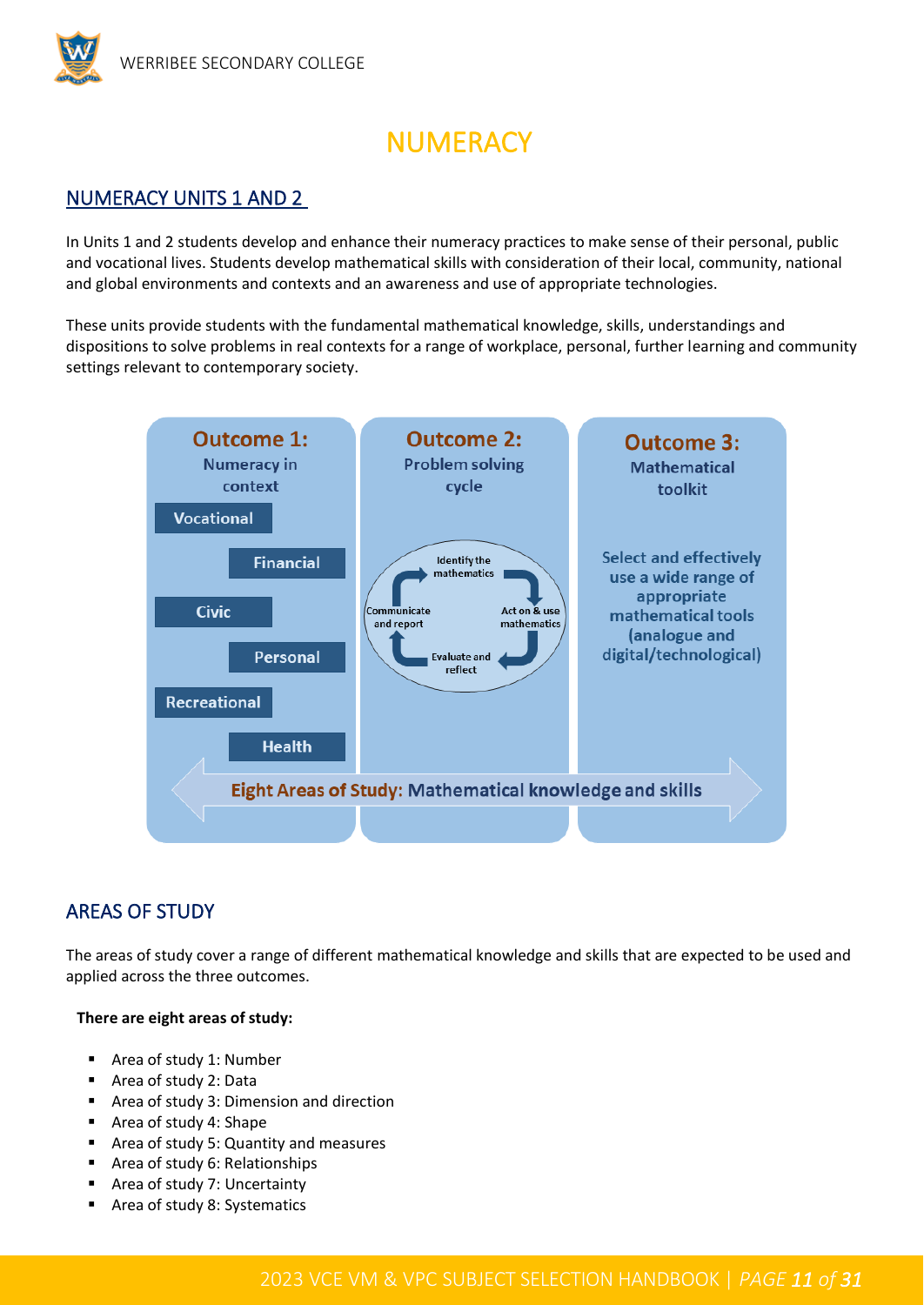

#### NUMERACY UNITS 3 AND 4

In Units 3 and 4 students further develop and enhance their numeracy practices to make sense of their personal, public, and vocational lives. Students extend their mathematical skills with consideration of local, community, national and global contexts and an awareness and use of appropriate technologies.

Units 3 and 4 provide students with a broad range of mathematical knowledge, skills, and understanding to solve problems in real contexts for a range of workplace, personal, further learning, and community settings relevant to contemporary society.

The progression of learning is evident in Units 3 and 4 with the development of more complex numeracy and mathematical skills and knowledge, drawing on the knowledge gained from Units 1 and 2.



#### AREAS OF STUDY

The areas of study cover a range of different mathematical knowledge and skills that are expected to be used and applied across the three outcomes.

#### **There are eight areas of study:**

- Area of study 1: Number
- Area of study 2: Data
- Area of study 3: Dimension and direction
- Area of study 4: Shape
- Area of study 5: Quantity and measures
- Area of study 6: Relationships
- Area of study 7: Uncertainty
- Area of study 8: Systematics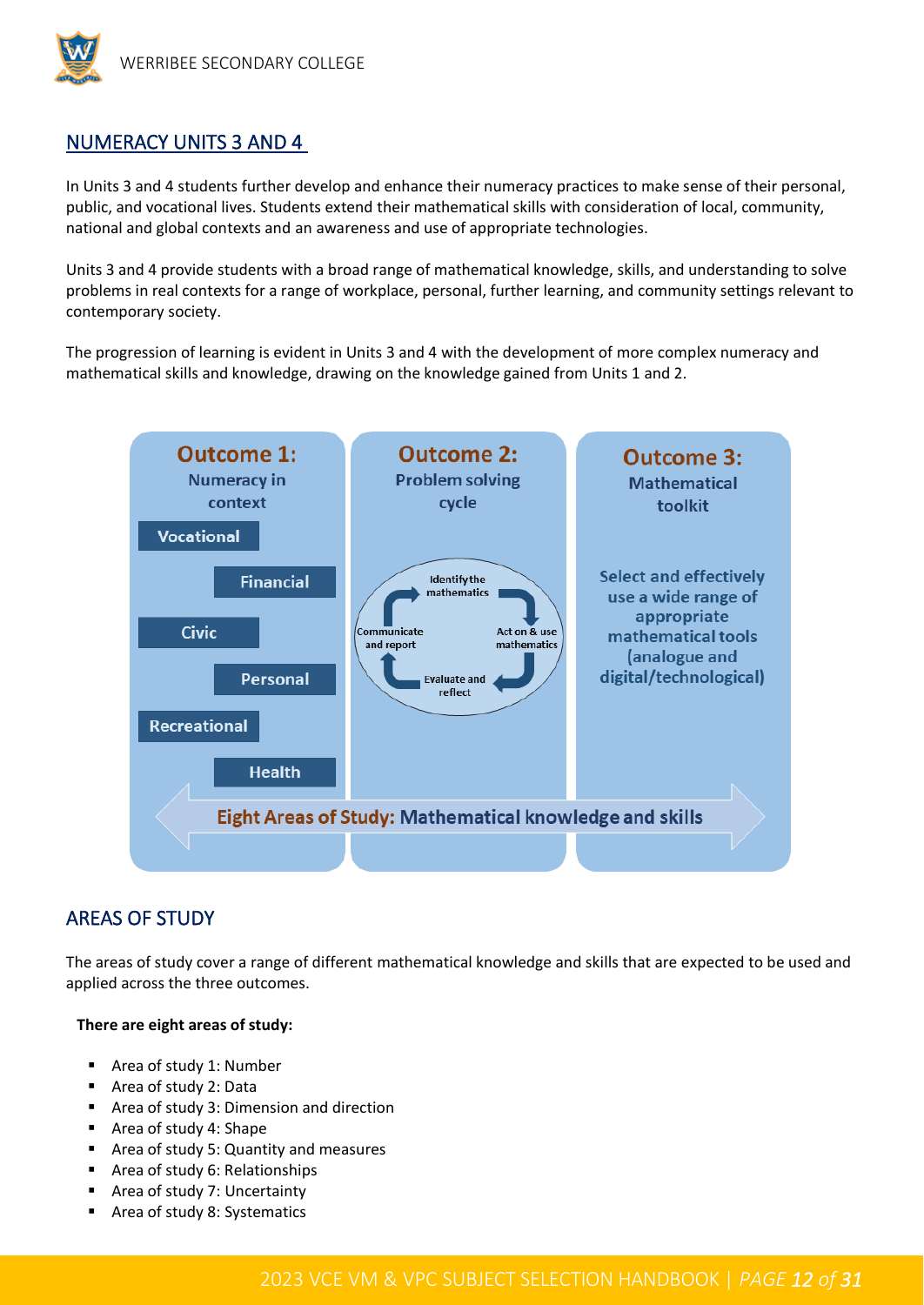## PERSONAL DEVELOPMENT SKILLS

#### <span id="page-12-0"></span>PDS UNIT 1

#### **Healthy Individuals**

This unit focuses on the development of personal identity and individual pathways to optimal health and wellbeing. It begins with concepts of personal identity and the range of factors that contribute to an individual's perception of self and their health and wellbeing. Students use these findings to enhance their understanding of community cohesion, community engagement and how their sense of identity may affect outcomes in different contexts. Students will investigate the elements of emotional intelligence and will begin to develop an awareness of interrelationships between communities and the health and wellbeing of individuals.

Students investigate local health-promoting organisations and resources and play an active, participatory role in designing and implementing activities or mechanisms to improve health and wellbeing. This unit highlights the importance of critical and creative thinking and clear communication as individuals explore their own identity and the role of community. Students examine relationships between technologies and health and wellbeing and develop tools for analysing the reliability, validity and accuracy of information and the efficacy of health messages.

#### **Area of Study 2: Community health and wellbeing**

This area of study explores the health and wellbeing of individuals and groups, the factors that affect wellbeing and the characteristics of inclusive and cohesive communities. Students investigate activities and support services that aim to improve individual and group wellbeing within their community. Students explore the requirements for undertaking activities or voluntary work within the community. Students understand and apply the key elements involved in designing, implementing and evaluating a purposeful activity that aims to achieve a clear objective.

#### **Area of Study 3: Promoting a healthy life**

This area of study investigates key advancements in technology and the impact of technology on individuals and society. Students explore how technology is used to facilitate health promotion programs and understand the importance of using strategies to assess the reliability, validity and accuracy of health and wellbeing-related information.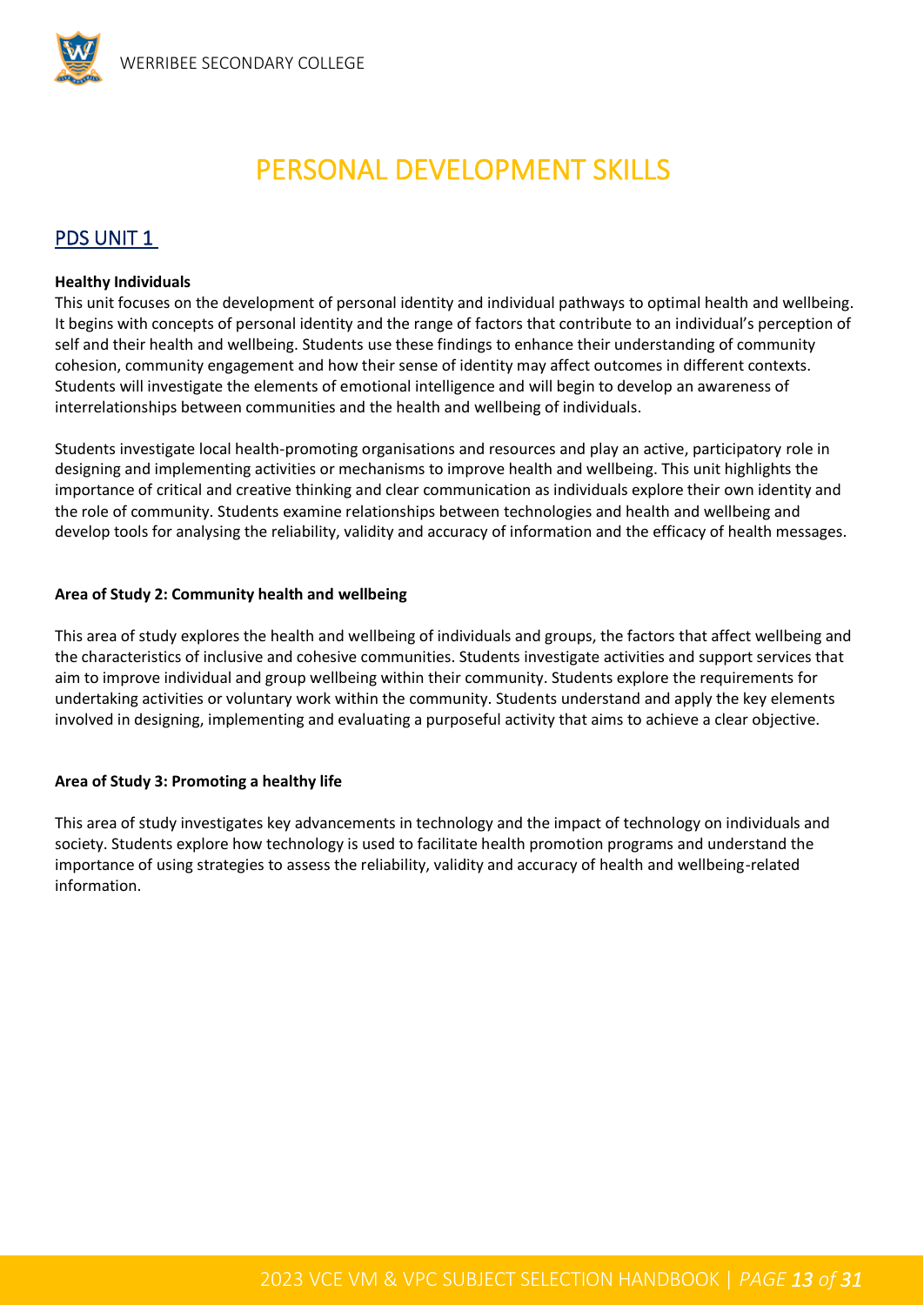

#### PDS UNIT 2

#### **Connecting with community**

This unit focuses on the benefits of community participation and how people can work together effectively to achieve a shared goal. It begins with definitions of community and different types of communities at a local, national and/or global level. Students look at the relationships between active citizenship, empathy and connection to culture, and individual health and wellbeing. They investigate the barriers and enablers to problem solving within the community.

The unit then focuses on various forms of community engagement. Students seek to understand different perspectives on issues that affect their community. They reflect on relationships between community issues, social cohesion, and health and wellbeing, and the importance of clear information and communication. Students investigate how communities may be called upon to support individual members and identify effective strategies for creating positive community change. They plan, implement and evaluate an active response to an individual's need for community support.

#### **Area of Study 1: What is community?**

This area of study explores the concept of community at a local, national and/or global level. Students understand the characteristics that influence how communities are formed, different groups within community, factors that influence groups and also consider the role of citizenship. Students investigate community participation and recognize that there are a range of ways to participate in community life.

#### **Area of Study 2: Community cohesion**

This area of study examines issues affecting local, national and/or global communities, both in the current context and in anticipation of future challenges, to understand differing perspectives and the impact on community cohesion. Students explore the enablers and barriers to problem solving and strategies to foster community cohesion.

#### **Area of Study 3: Engaging and supporting community**

This area of study considers the concept of community engagement and recognises the benefits and challenges of community engagement to address a range of issues. Students investigate the key features of effective community engagement to address issues and implement initiatives.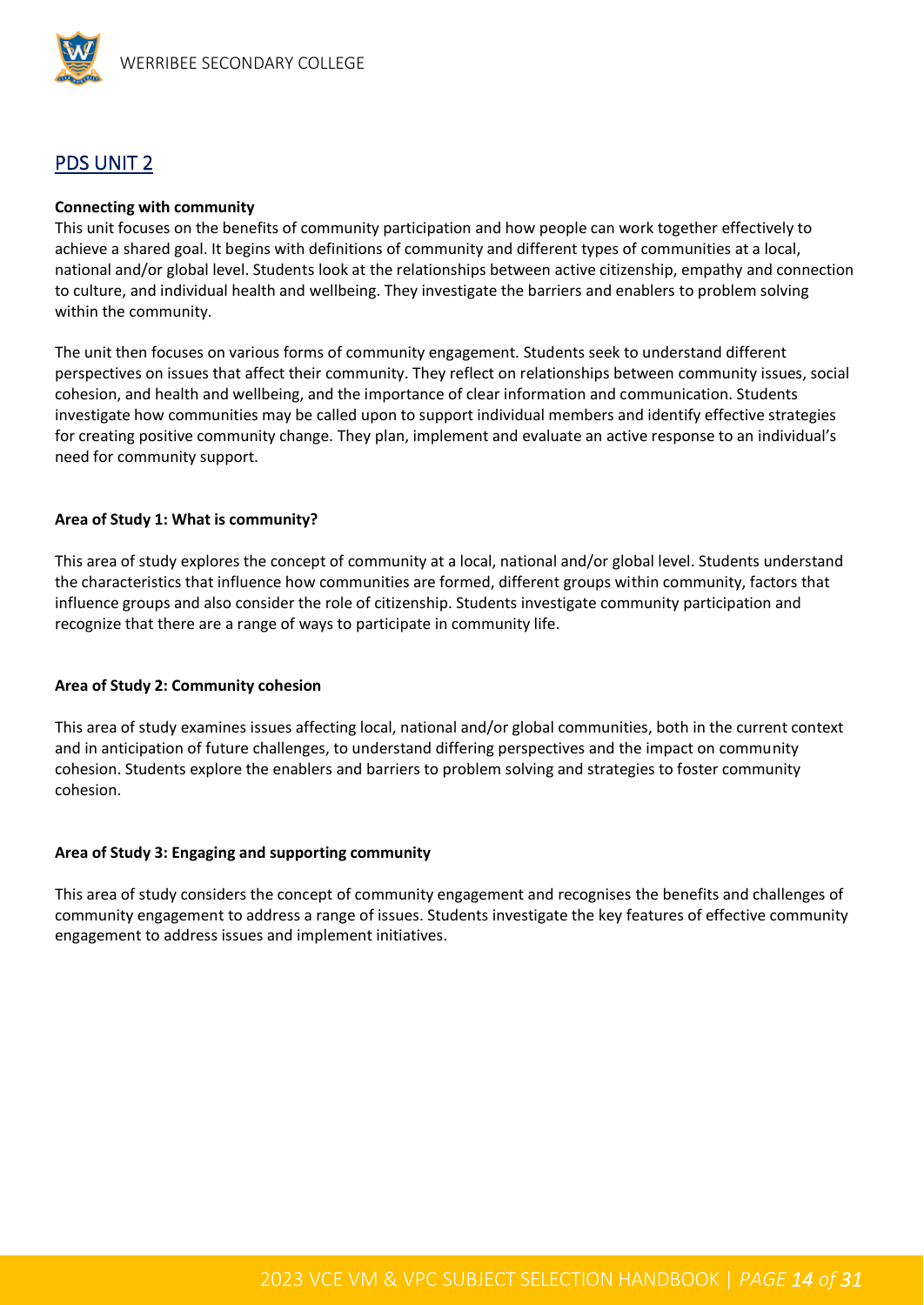

#### PDS UNIT 3

#### **Leadership and teamwork**

This unit considers the role of interpersonal skills and social awareness in different settings and contexts. They examine leadership qualities and the characteristics of effective leaders and how these qualities can be applied to the achievement of goals within personal and community contexts. Students will explore key components of effective teamwork and reflect on how to lead and contribute within a team context through a collaborative problem-solving activity. Students will evaluate their own contribution as well as the overall effectiveness of their team.

#### **Area of Study 1: Social awareness and interpersonal skills**

This unit considers the concept of social awareness and interpersonal skills in different settings and contexts, along with strategies to demonstrate social awareness and apply interpersonal skills when using digital technologies. There is a focus on qualities of leadership, and how these qualities can be applied to the achievement of goals within personal and community contexts.

Students examine characteristics of effective leaders, and various contexts and styles of leadership. They investigate a range of leadership styles and other influences affect the behaviour of leaders. Implicit to this unit is that leadership need not be privileged or rare, students also reflect on how leadership qualities can be applied in a range of contexts.

They explore key characteristics of effective teamwork, and design and implement individual or group activities focused on achieving specific goals. This unit focuses on the leadership and collaboration of teams, particularly within the context of collaborative problem-solving. Students reflect on how to lead and contribute to teams, and on the development of particular leadership and teamwork skills. They participate in a collaborative problemsolving activity, evaluating their own contribution as well as the overall effectiveness of the team.

#### **Area of Study 2: Effective leadership**

This area of study investigates the concept of leadership and the qualities of effective, ethical leaders. Students look at contexts in which people become leaders, a range of leadership styles, ethics and expectations of leaders in a democratic society. Students consider how leaders foster innovation and creativity to solve problems and achieve goals.

#### **Area of Study 3: Effective teamwork**

This area of study examines leadership and collaboration within teams. Students demonstrate the characteristics and attributes of effective team leaders and team members, and reflect on their own contribution and leadership potential as they participate in a team or group activity. They evaluate the effectiveness of teamwork and explore the steps involved when putting a solution into action.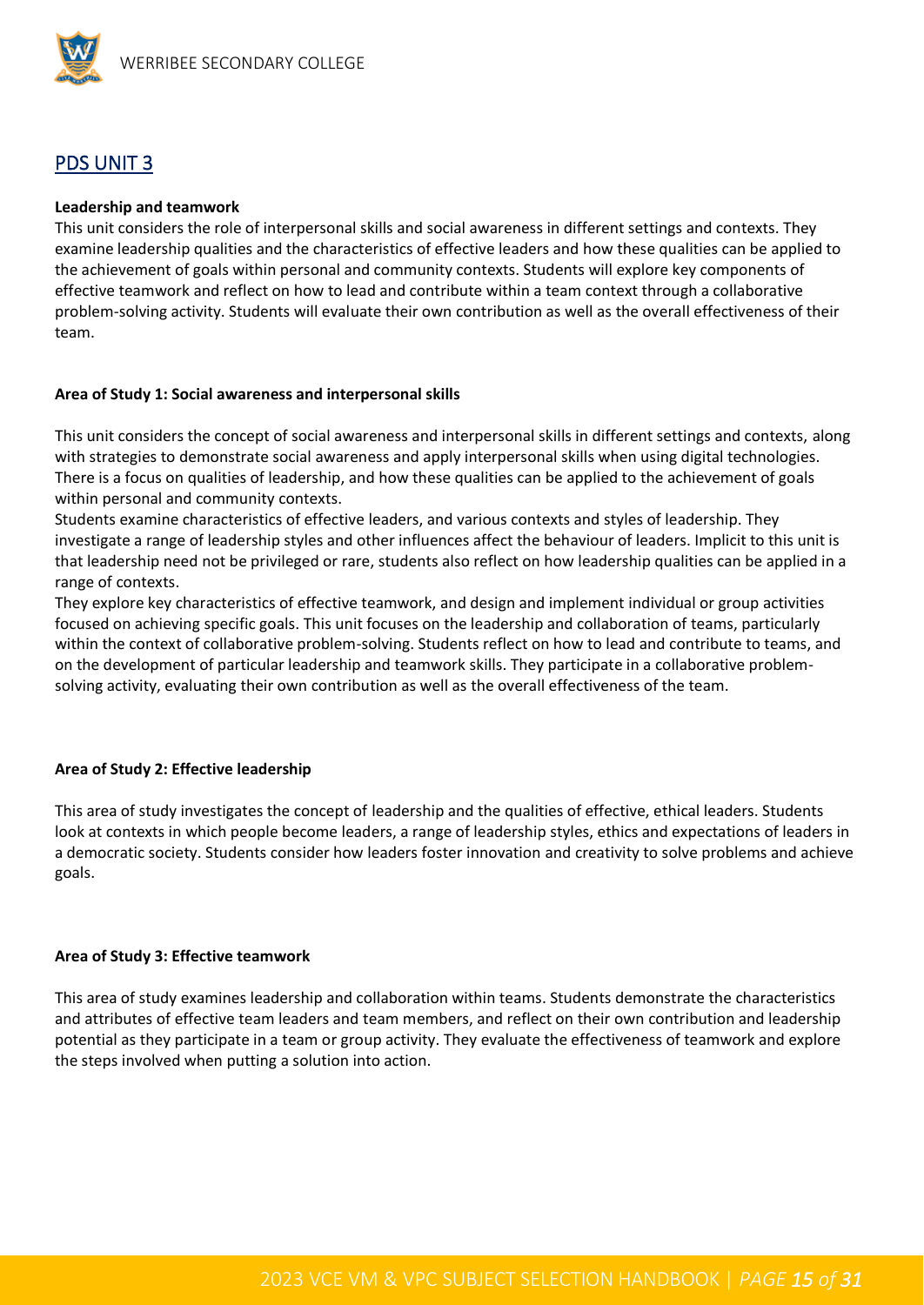

#### PDS UNIT 4

#### **Community project**

This unit focuses on student participation in an extended project relating to a community issue. Students identify environmental, cultural, economic and social issues affecting the community and select one for an extended community project.

They look at past approaches to the selected issue in Australia and elsewhere, consider how they will research information, and formulate an objective to achieve. Students will reflect on how community awareness of their selected issue can be improved.

Students will engage in a process of planning, implementing and evaluating their response to their selected community issue. They conduct research, analyse their findings and make decisions on how they will present their work. Students will consider the key elements (such as emotional intelligence and effective team practices) and considerations (such as safety and ethics) when implementing a community project. Students will present their project appropriate to their audience of peers or community members and evaluate the effectiveness of their response.

#### **Area of Study 1: Planning a community project**

This area of study is an introduction to an extended community project that addresses an environmental, cultural, economic or social issue. Students conduct research to identify a range of relevant issues in their community and justify the selection of a chosen focus for their project. They seek to understand the issue's significance to the community, develop a project focus, and investigate previous or current responses to the area of concern. They will explore opportunities to build awareness of their chosen issue in their community.

#### **Area of Study 2: Implementing a community project**

This area of study involves the implementation of a detailed plan for the selected community project and considers the key elements and key considerations when implementing a plan of action through to completion. Students consider possible health and safety and ethical risks of their project, document evidence and make decisions on how their findings will be organised, analysed and presented.

#### **Area of Study 3: Evaluating a community project**

This area of study covers the evaluation of the outcomes of the completed community project. Students become familiar with strategies to effectively communicate reflections and findings and engage with audiences. Students will determine a suitable audience for their findings, identify and practice appropriate presentation skills, and make decisions about how their community project will be evaluated.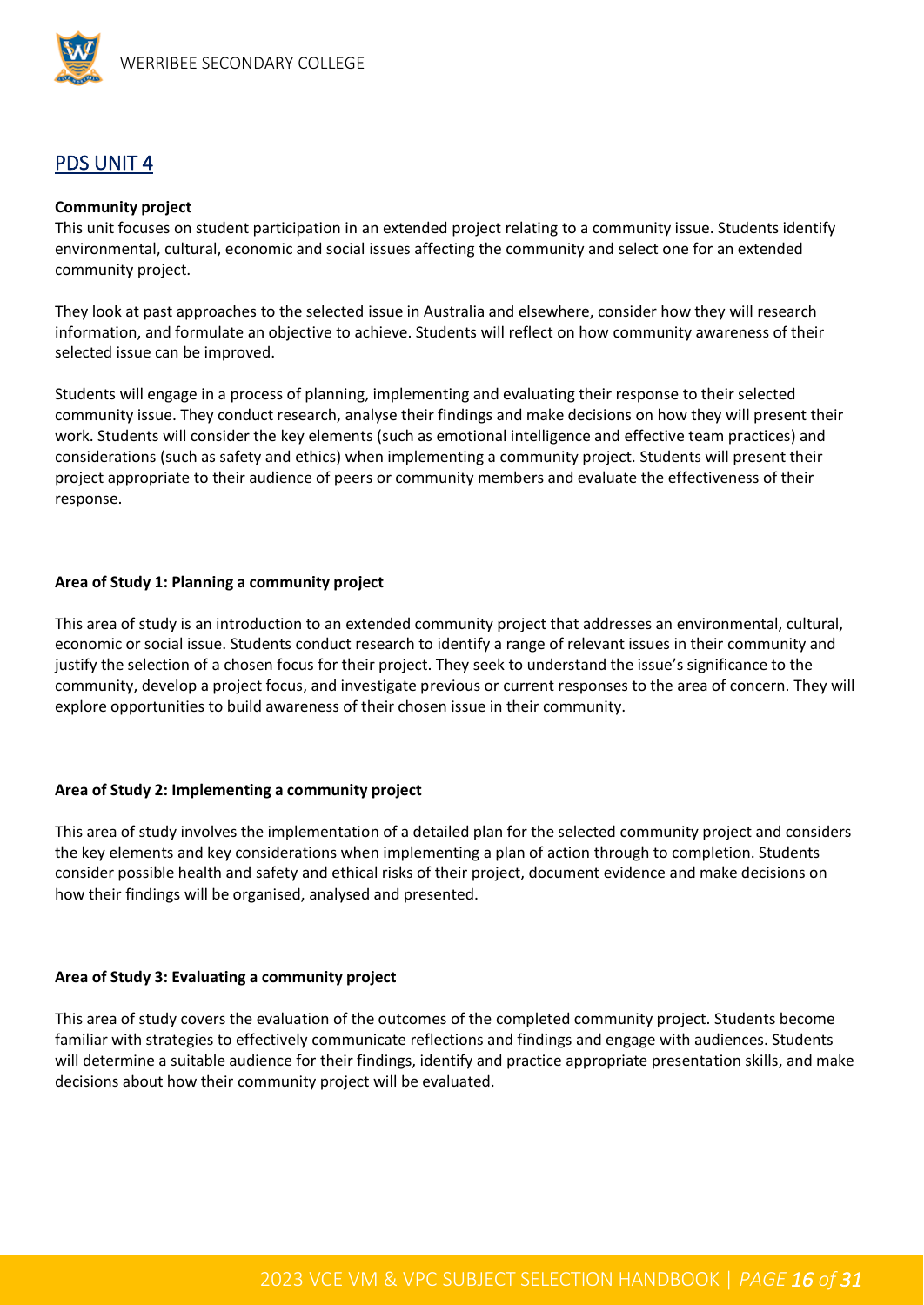## WORK RELATED SKILLS

#### <span id="page-16-0"></span>WRS UNIT 1

#### **Careers and Learning for the Future**

This unit recognises the importance of sourcing reliable information relating to future education and employment prospects to engage in effective pathway planning and decision-making. Students will investigate information relating to future employment, including entry level pathways, emerging industries, growth industries and trends, and evaluate the impact of pursuing employment in different industries. Students will reflect on this research in the context of their individual skills and capabilities and education and/or employment goals. They will develop and apply strategies to communicate their findings.

#### **Area of Study 1: Future careers**

This area of study evaluates information relating to employment by considering the reliability and credibility of information sources and the scope of labour market information available, including skills shortages and industry growth areas, emerging industries and current and future trends. Students will apply strategies to improve planning and decision-making related to gaining employment. Students will develop research skills and collate evidence and artefacts relating to their future employment prospects.

#### **Area of Study 2: Presentation of career and education goals**

This area of study enables students to consolidate their knowledge and understanding of future careers and their personal aspirations, skills, capabilities and attributes. Students will develop strategies for conducting research and presenting their research findings, seek feedback and refine their goals through self-reflection.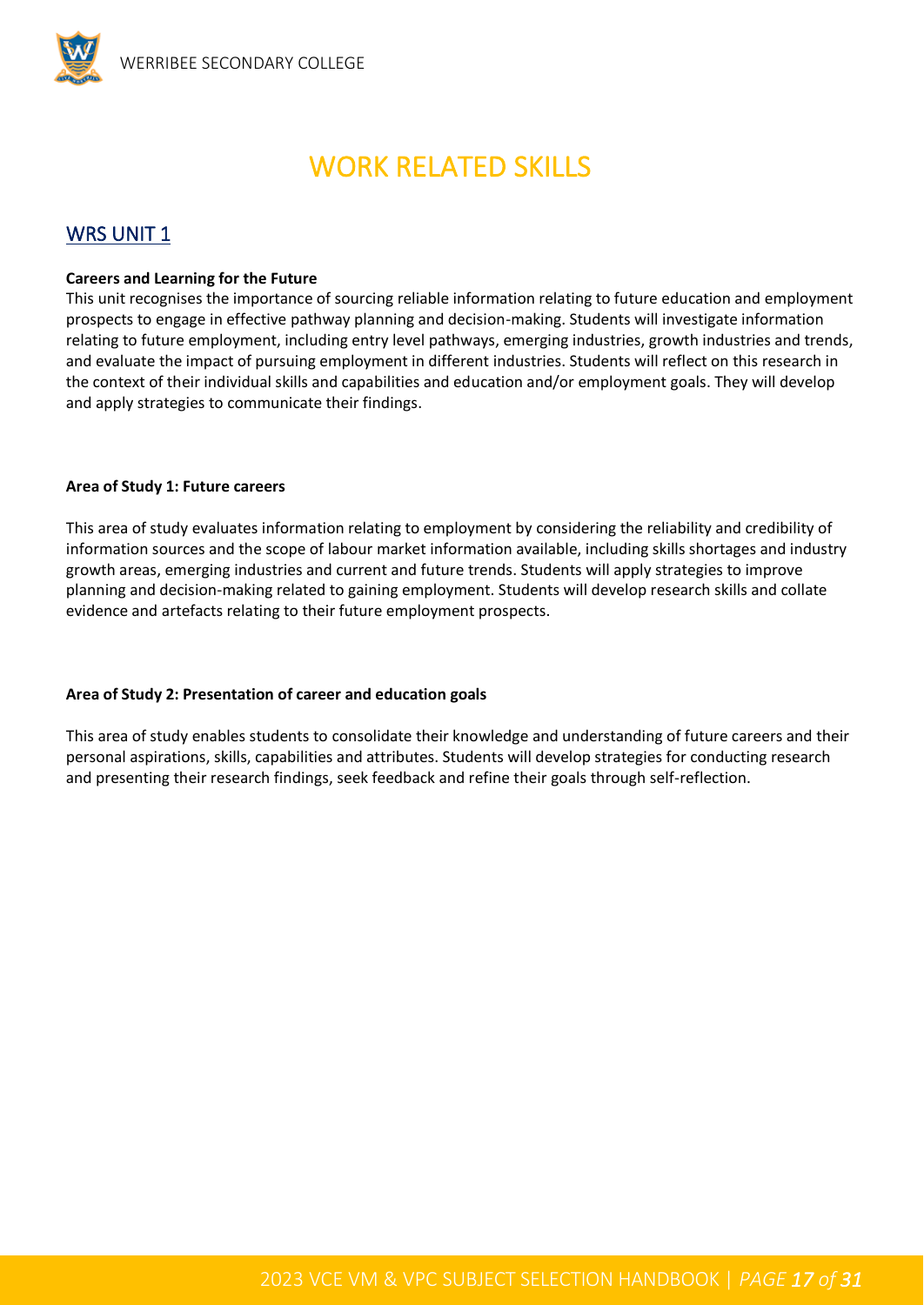

#### WRS UNIT 2

#### **Workplace Skills and Capabilities**

As the nature of work changes over time, so do the skills, capabilities and attributes needed for success. Fundamental to achieving personal goals relating to future education and employment is the ability to recognise and develop individual skills, capabilities and attributes that are valued in a chosen pathway.

In this unit, students consider the distinction between essential employability skills, specialist and technical work skills, personal capabilities and personal attributes, and understand the importance of training and development to support the attainment and transferability of skills. Students will collect evidence and artefacts relating to their personal skills, capabilities and attributes and promote them through writing resumes, cover letters and interview preparation.

#### **Area of Study 1: Skills and capabilities for employment and further education**

This area of study considers the changing nature of work and the impact this has on future career pathways. In this outcome, students distinguish between transferable skills that are valued across industries and specialist and technical work skills required for specific industries. They are able to recognise how personal capabilities and attributes contribute to future success and demonstrate their own skills, capabilities and attributes through artefacts and evidence.

#### **Area of Study 2: Transferable skills and capabilities**

This area of study recognises the relationship between transferable and employability. Students will investigate the role of ongoing education, training and development for essential and specialist skills, and how these skills can be applied across different jobs and industries. Students will apply strategies to promote their unique skills and capabilities through writing job applications and participating in mock interviews.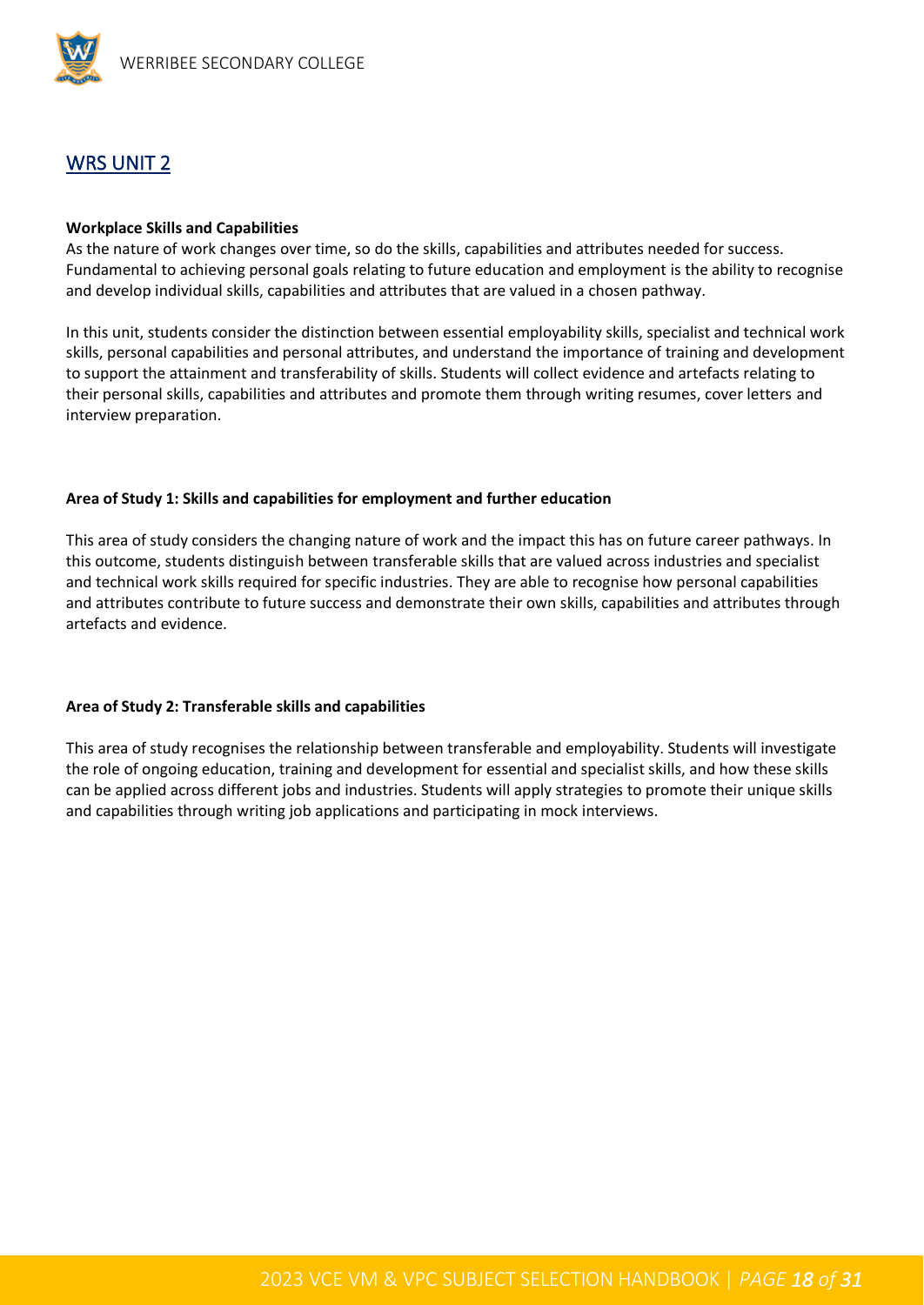

#### WRS UNIT 3

#### **Industrial Relations, Workplace Environment and Practice**

This unit focuses on the core elements of a healthy, collaborative, inclusive and harmonious workplace and is separated into three main areas:

- 1. wellbeing, culture and the employee-employer relationship;
- 2. workplace relations; and
- 3. communication and collaboration.

Students will learn how to maintain positive working relationships with colleagues and employers, understanding the characteristics of a positive workplace culture and its relationship to business success. Students will investigate key areas relating to workplaces relations including methods for determining pay and conditions, workplace bullying, workplace discrimination, workplace harassment and dispute resolution. Students will discover how teamwork and communication skills contribute to healthy, collegiate and productive workplaces.

#### **Area of Study 1: Workplace wellbeing and personal accountability**

This area of study introduces students to the features and characteristics of a healthy, collaborative and harmonious workplace. Students examine the concept of culture and consider the characteristics of work/life balance. They analyse the interconnection between employee and employer expectations

and understand the importance of diversity and inclusion in the workplace. Students apply their understanding of workplace wellbeing to simulated workplace scenarios and real-life case studies.

#### **Area of Study 2: Workplace responsibilities and rights**

This area of study gives an overview of workplace relations, including the National Employment Standards and methods of determining pay and conditions. Students consider the characteristics and legal consequences of workplace bullying, workplace discrimination and workplace harassment, and gain an overview of the common legal issues experienced in the workplace. Students examine processes to address and resolve workplace disputes.

#### **Area of Study 3: Communication and collaboration**

In this area of study, students learn to apply effective and efficient workplace communication strategies. Students consider their role and the role of teams in the workplace. Students also investigate techniques for developing and fostering professional, formal and informal networks and the role of digital and electronic collaboration and communication.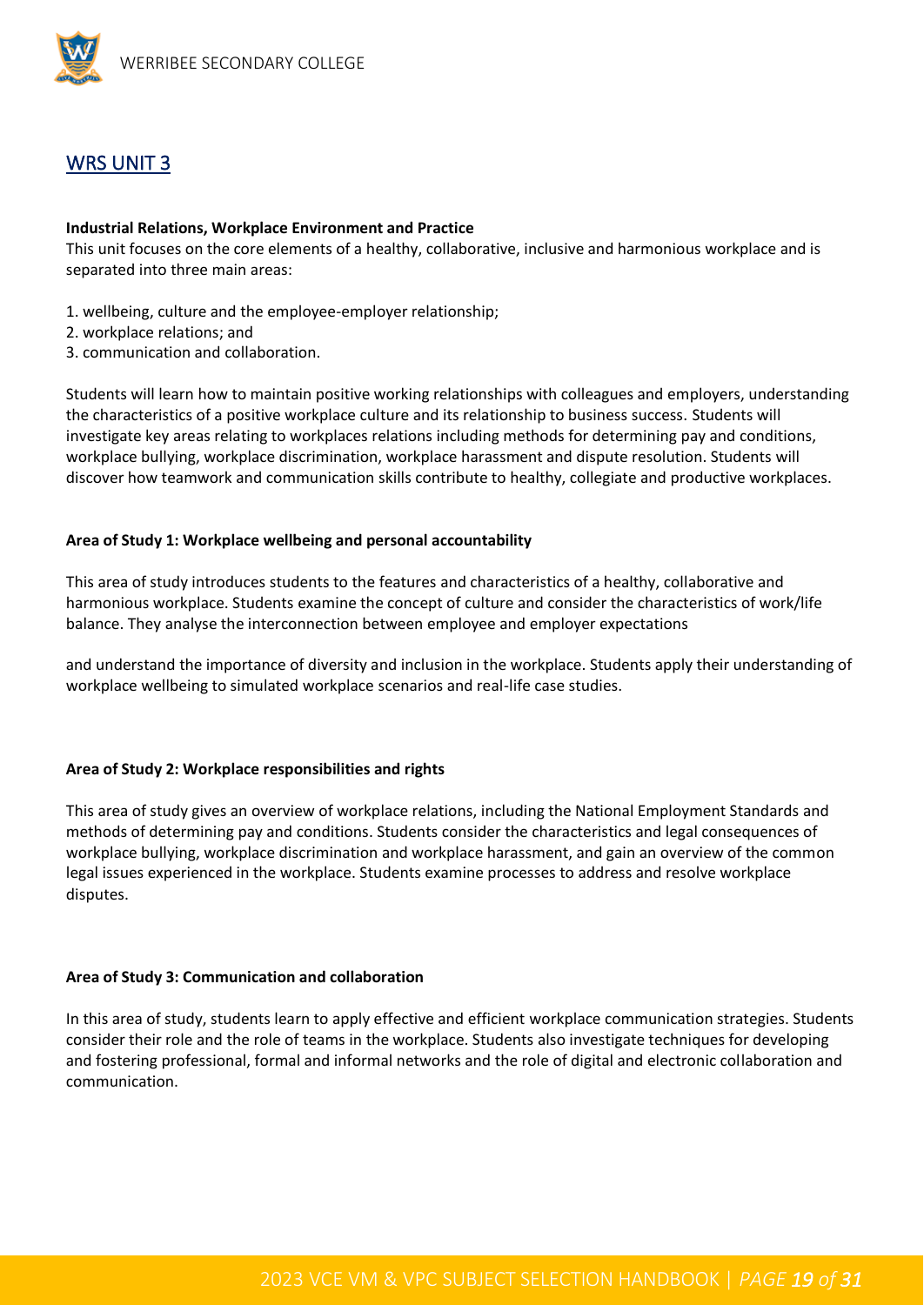

#### WRS UNIT 4

#### **Portfolio Preparation and Presentation**

Portfolios are a practical and tangible way for a person to communicate relevant skills, experiences and capabilities to education providers and future employers. In this unit, students will develop and apply their knowledge and skills relating to portfolios, including the features and characteristics of a high-quality physical and/or digital portfolio. The unit culminates in the formal presentation of a completed portfolio in a panel style interview and an evaluation of the end product.

#### **Area of Study 1: Portfolio development**

This area of study outlines the purpose of a portfolio and considers the intended audiences and uses of portfolios in different contexts. Students will discuss and compare the features and uses of physical and digital portfolios and examine the characteristics of a high-quality portfolio. Students will prepare a portfolio proposal and plan the development of their portfolio.

#### **Area of Study 2: Portfolio presentation**

This area of study provides students with the opportunity to apply their knowledge of portfolios by engaging in the process of developing and formally presenting their completed portfolio in a panel style interview. Students will use a range of verbal, written and practical strategies to communicate their skills, knowledge and attributes, including visual appeal, varied and appropriate content. Students will evaluate their portfolio using a range of mechanisms including self-assessment, feedback and comparison with criteria.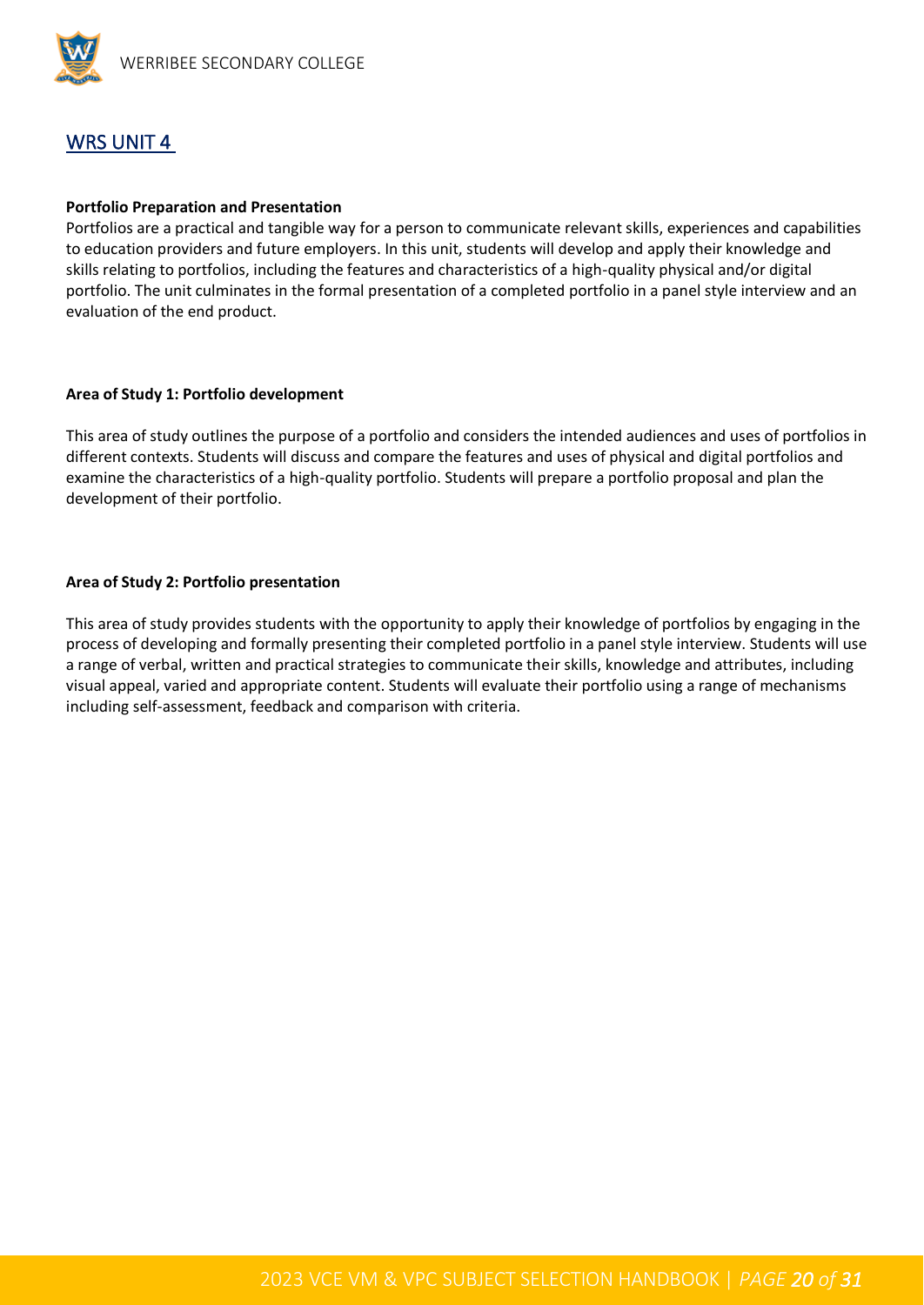<span id="page-20-0"></span>

## STRUCTURED WORKPLACE LEARNING

Structured Workplace Learning (SWL) recognition provides the formal framework and processes to enable students to integrate their on-the-job experience and learning in a workplace with nationally recognised VET undertaken as part of either the VCE or the VCAL.

Students will participate in two, two-week long block placements in each semester. This is a change from the current one day per week work placement. Changes to this were required due to employer's requests and the new Vocational Major Certificate. This will be indicated on the Events Calendar for 2023.

SWL recognition is available for students who undertake SWL in an industry aligned to the VCE VET program they are enrolled in. SWL recognition is also available for students undertaking a school-based apprenticeship or traineeship (SBAT).

In order to receive VCE or VCAL credit students need to maintain and complete their Workplace Learning Record (WLR). WLRs are available for download on the relevant **[VCE VET programs](https://www.vcaa.vic.edu.au/curriculum/vet/vce-vet-programs/Pages/Index.aspx)** page. A complete list of VCE VET WLRs will be made available in the resources below. The SBAT WLRs are available for download on the **[Apprenticeships](https://www.vcaa.vic.edu.au/curriculum/vet/apprenticeships/Pages/index.aspx)  [and Traineeships](https://www.vcaa.vic.edu.au/curriculum/vet/apprenticeships/Pages/index.aspx)** page.

The SWL assessment record, to be filled out and signed by the assessor or teacher, can be found on the **[SWL](https://www.vcaa.vic.edu.au/curriculum/vet/swl-vet/Pages/SWLRecognitionAssessmentGuidelines.aspx)  [recognition assessment guidelines](https://www.vcaa.vic.edu.au/curriculum/vet/swl-vet/Pages/SWLRecognitionAssessmentGuidelines.aspx)** page.

#### SWL CREDIT RECOGNITION

#### **SWL recognition benefits**

- Students experience a high-quality placement with employers who understand their VCE VET program
- Students are better prepared for employment, with a greater understanding of their personal strengths and career opportunities
- Students achieve VCE or VCAL credit by learning in the workplace.

#### **School-based apprenticeships or traineeships**

Students are able to receive credit for workplace learning recognition while undertaking a SBAT. It works in the same way as SWL recognition with three stages required to achieve credit into the VCE or VCAL.

#### **Credit recognition**

*In order for a student to be eligible for credit they should:*

- be enrolled in a minimum of 180 hours in the VCE VET program or SBAT for the year
- undertake a minimum of 10 days full-time equivalent of structured work placement
- complete the WLR according to the VCAA assessment guidelines
- report on at least six UoCs in Section 2 of the WLR
- one UoC must be a work, health and safety unit.

SWL recognition provides credit at VCE units 1 and 2 level only and for all three levels of VCAL as general credits. Credit is limited to one unit per year with a maximum of three units in any single VCE VET program, with four units of credit being available for all types of VET training.

Credit for SBATs is limited to two units per year.

When the staff member has assessed a student's WLR, the staff member will complete and sign the SWL recognition assessment record and provide it to the school VASS administrator for result entry.

A student will receive a Satisfactory (S) or a Not Satisfactory result (N) for units undertaken in SWL recognition.

To find out how recognition is assessed, see the **[SWL Recognition assessment guidelines](https://www.vcaa.vic.edu.au/curriculum/vet/swl-vet/Pages/SWLRecognitionAssessmentGuidelines.aspx)**.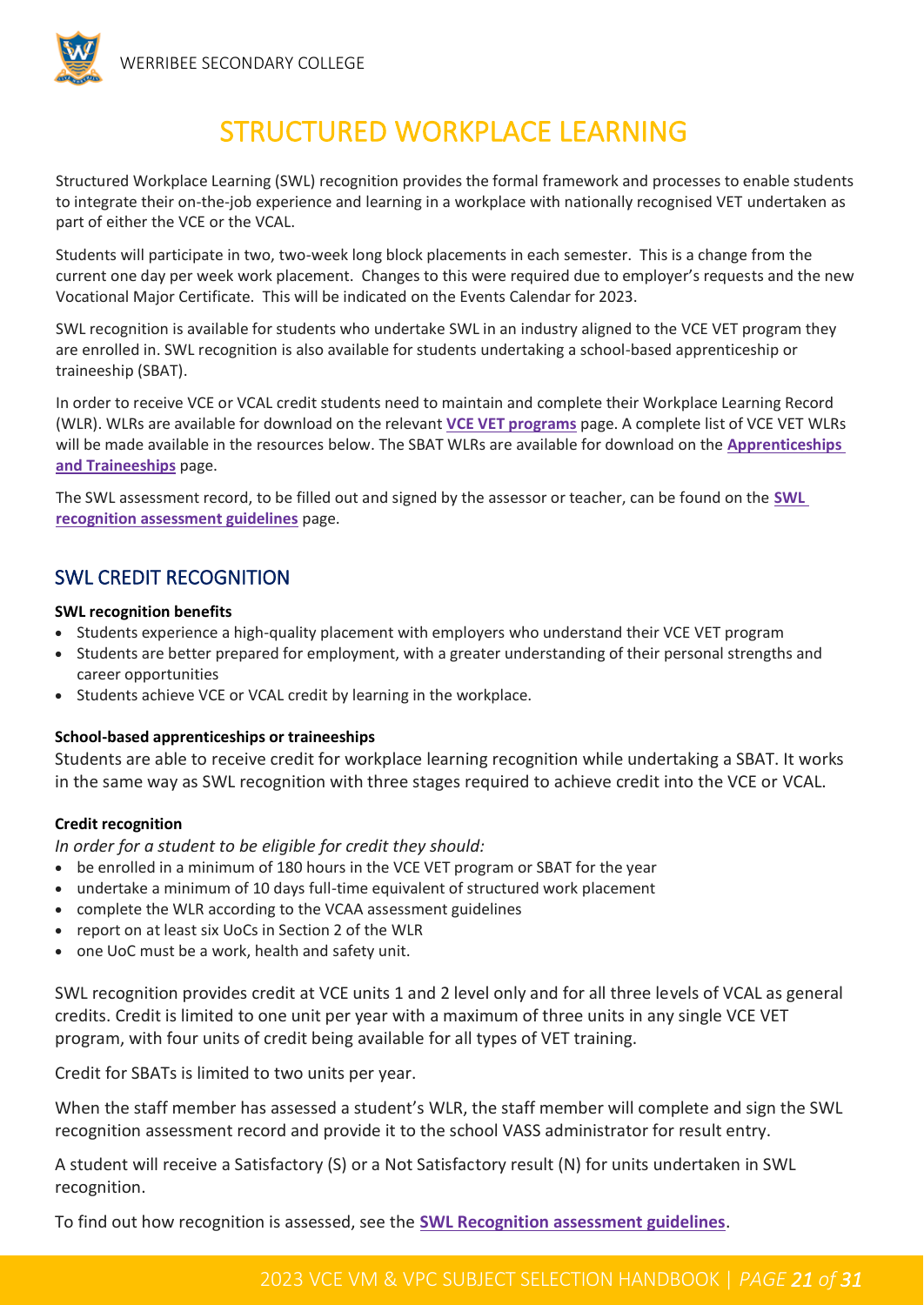

## <span id="page-21-0"></span>VET – VOCATIONAL EDUCATION & TRAINING

**Please refer to the VET handbook for full information and course list for VET.**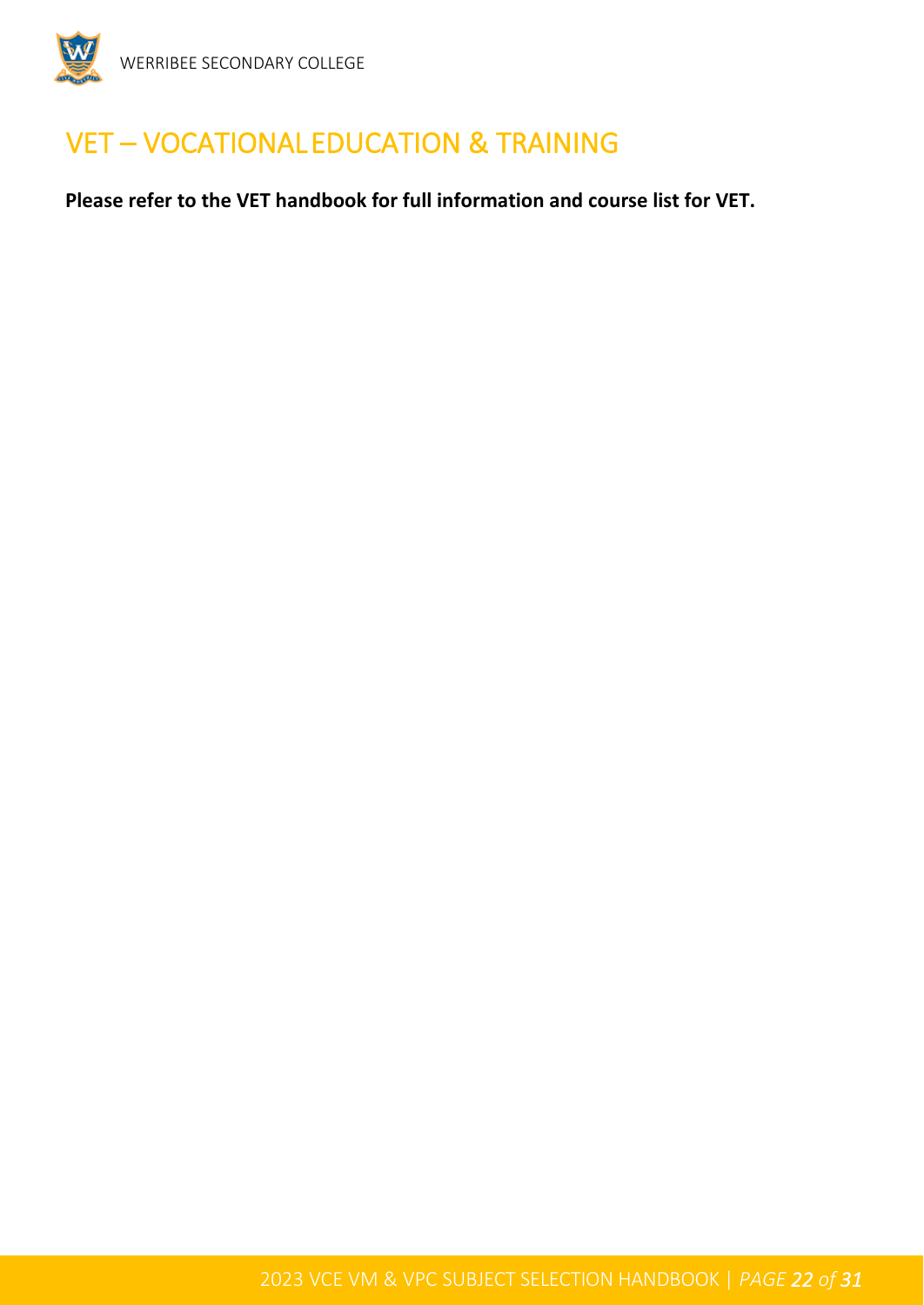

## ACADEMIC HONESTY AND INTEGRITY POLICY

#### <span id="page-22-0"></span>**Rationale**

The Academic Honesty Policy provides a framework to ensure that the values and expectations which relate to the academic work and professional work ethic at Werribee Secondary College is upheld at all times. The values and expectations of the students and staff relate to the school values and guiding statement. Academic honesty requires one to behave in a manner that supports our school values and guiding statement. All members of the Werribee Secondary College community are required to know and comply with this policy.

#### **Scope of this policy**

This policy applies to all assessments across all subjects and all year levels at Werribee Secondary College.

#### **A. Academic Honesty – What it is**

Academic honesty is a set of principles that inform the values of honest and responsible behaviour in an academic setting.

Assignments and coursework are designed to enable students to learn and demonstrate new ideas; grading and marking are designed to provide feedback on how students have progressed. Therefore, for the results and feedback to hold meaning, all assessment needs to result from the students own achievements and effort.

All policies and procedures that relate to academic honesty at Werribee Secondary College align with the policies and procedures set by the Department of Education Victoria. Refer also to the following policies:

- 1. Werribee Secondary College Assessment Policy
- 2. Student Engagement and Wellbeing policy

#### **B. Academic Misconduct – What it is – What it can looklike**

Academic misconduct is behaviour (whether deliberate or inadvertent) that results in, or may result in, the candidate or any other candidate gaining an unfair advantage in one or more components of assessment. Behaviour that may disadvantage another candidate is also regarded as academic misconduct. Academic misconduct is a breach of these regulations and includes, but is not restricted to, the following:

- a. Plagiarism—thisis defined asthe representation, intentionally or unintentionally, of the ideas, words or work of another person without proper, clear and explicit acknowledgment.
- b. Collusion—this is defined as supporting academic misconduct by another candidate, for example, allowing one's work to be copied or submitted for assessment by another.
- c. Duplication of work—this is defined as the presentation of the same work for different assessment components and/or DP core requirements.
- d. Misconduct during an examination (for example, taking unauthorized material into an examination, behaviour that disrupts the examination or distracts other students, or communicating with another student).
- *e.* Any other behaviour that gains an unfair advantage for a student or that affects the results of another student (for example, falsifying a CAS record, disclosure of information to and receipt of information from candidates about the content of an examination paper within 24 hours after a written examination via any form of communication/media). *("Article 20", 2014, IBO)*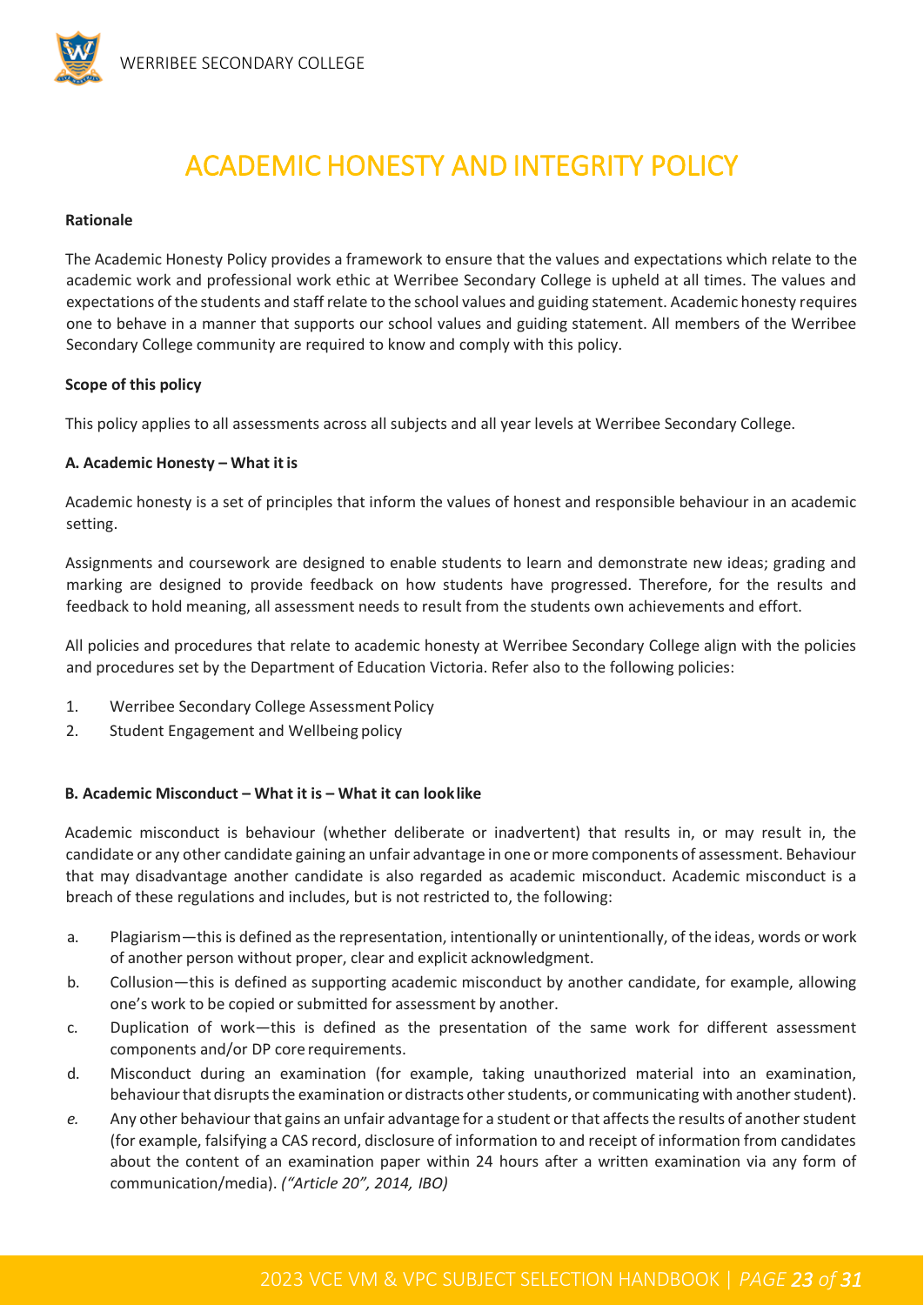

#### **Some examples of the forms that academic misconduct can take:**

- Presenting segments of or whole works by another person as yourown.
- Including quotes and materials from another's works within your own without adequate acknowledgement.
- Paraphrasing the work or ideas of another person without adequate acknowledgement.
- Copying work and ideas from another student within OR without the College community.

#### **Referencing**

Werribee Secondary College educates its staff and students on the importance of Copyright and respecting the works and ideas of others. One method of respecting original owners of works and ideas is to acknowledge the source of information by correct referencing. The College currently uses Modern Language Association 7th edition (MLA 7) as its preferred style of referencing.

#### Examples of MLA 7 style referencing

Intext Citation: (Rowling. 21-26) Works Cited List: Rowling, J.K. Harry Potter and the Goblet of Fire. London: Bloomsbury, 2004. Print.

Intext Citation: (Sutherland) Works Cited List: Sutherland, Natalie. "What Qualification Should You Take On?" Training.com.au. N.p., 9 Dec. 2016. Web. 21 Nov. 2018.

#### **ROLES AND RESPONSIBILITIES**

It is the role of the whole College community to understand, respect and practice academic honesty. The whole College community encompasses the Principals, teachers, education support staff, librarians, students and parents.

#### **Expectations of Heads of College**

- Establish and maintain a current academic honestypolicy.
- Provide teachers with effective training opportunities.
- Support teachers and students to adhere to the school's academic honesty policy.
- Share with legal guardians the aim of the academic honestypolicy.
- Ensure everybody understands academic honesty and consequences for students if they engage in academic misconduct.

#### **Expectations of the Senior Years Program Coordinator**

- Ensure that the school's academic honesty policy is aligned with the Senior Years Program (eg. VCE and IB) expectations and undergoes a periodic review. See Appendix for processes and forms.
- Ensure that teachers, candidates and legal guardians are aware ofsenior program requirements concerning academic honesty.
- Agree with all senior teachers an internal calendar of all due dates for the receipt/submission of candidates' assessmentmaterial.
- Ensure candidates and invigilators are provided with relevant information about the conduct of examinations and related assessments.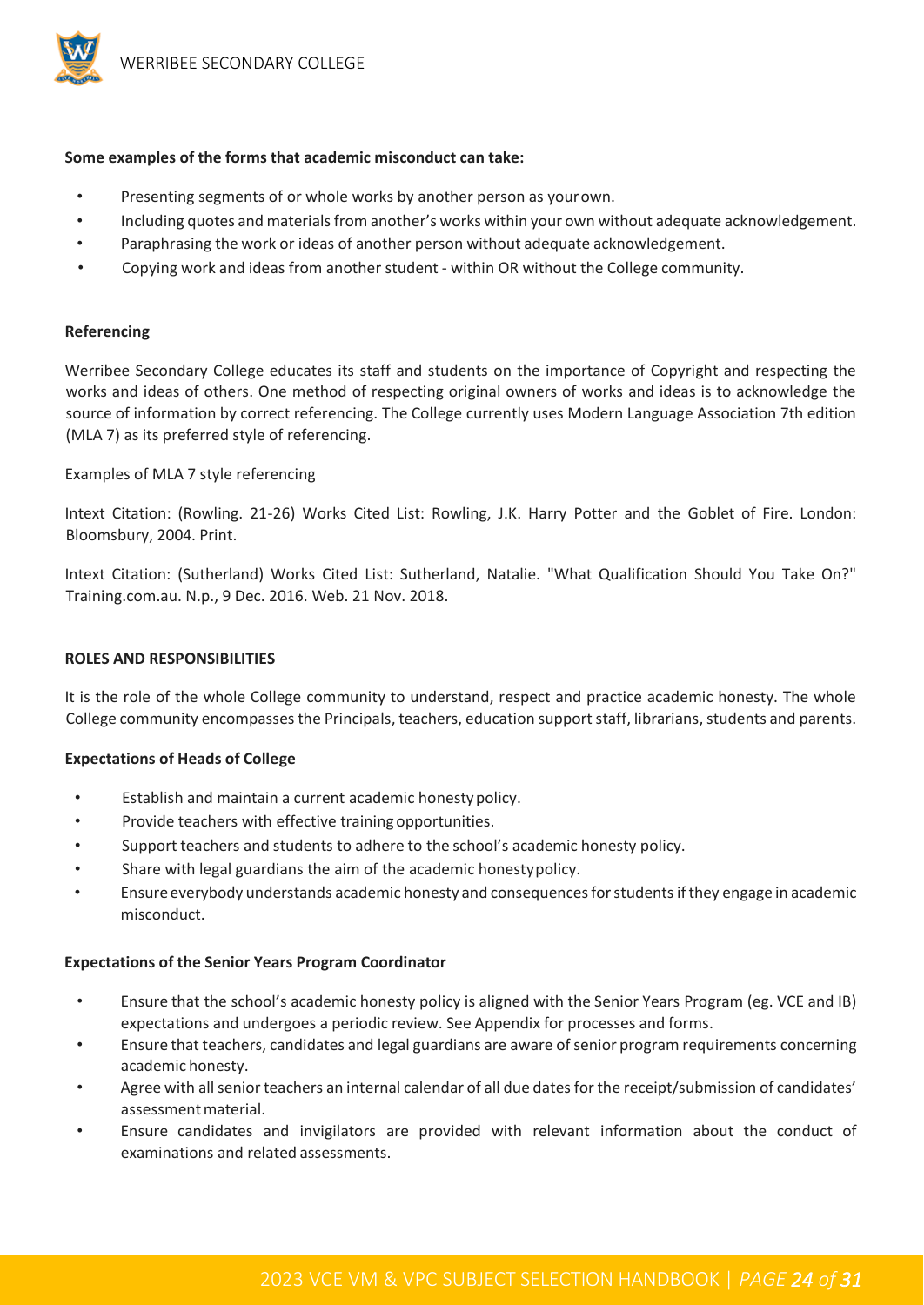

#### **Expectations of Heads of Faculty**

- Ensure that academic honesty skills (correct citing, good researching etc) are included within the curriculum.
- Promote and support academic honesty within their team ofteachers.
- Set clear expectations for course work and assignments and provide guidance to staff and students.
- Be a role model of academic integrity to other teachers and staff.

#### **Expectations of the Teachers**

- Set clear expectationsfor assignments and provide guidance to students on how to correctly cite the sources they have consulted.
- Discuss and promote the benefits of submitting assignments that are correctly referenced.
- Devote time to teach and practice these skills making them "second nature"
- Be a role model make sure all shared materials (handouts, presentations etc.) are correctly referenced.
- Design assignments that do not lend themselves to academicmisconduct
- Assess student work objectively to the best of their ability.

#### **Expectations of the Student**

- Understand that academic honesty is inherit to best academic practice.
- Ensure that all work follows the guidelines of best academic honesty practices.
- Utilise the support provided to adhere to best academic practice.
- Correctly and adequately acknowledge sources.
- Understand academic honesty and the potential consequences of academic misconduct.

#### **Expectations of Parents/Guardians**

- Support their student.
- Understand academic honesty and the potential consequences of academic misconduct.
- Be aware of and understand the internal procedures taken by the College to confirm authenticity of work.

#### **PROCESS FOR SUSPECTED ACADEMIC MISCONDUCT**

In a school setting, most acts of academic dishonesty are not intentional. The Werribee Secondary College community believes in seizing those opportunities to teach integrity, responsibility and honesty as such those incidents are teachable moments. If there is a suspected case of academic dishonesty, the following steps will be taken if the Academic Honesty Policy has been breached.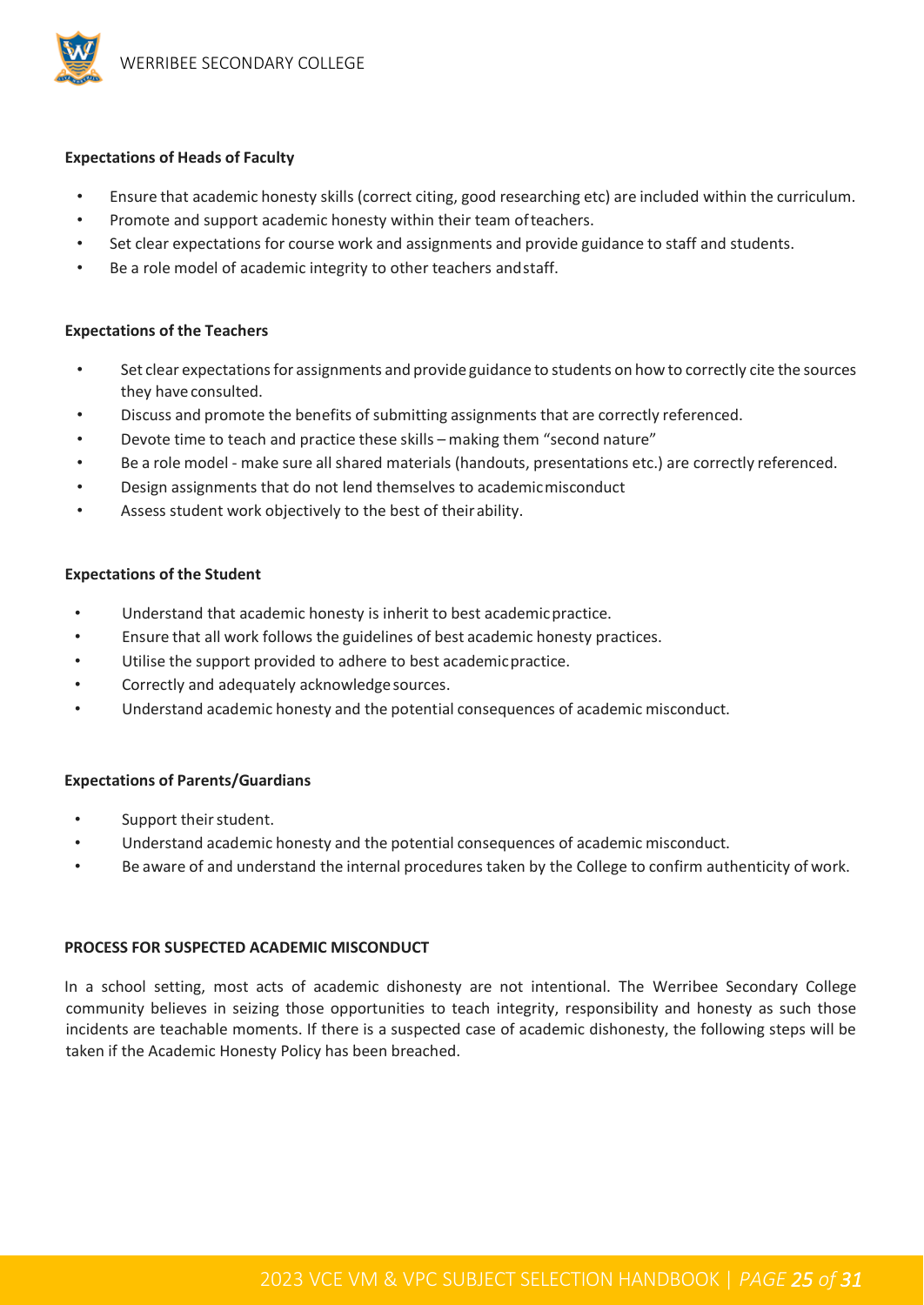

#### **Years 7-10**

#### **First Incident:**

- 1. The teacher will inform the year level coordinator, record the incident on Compass as a first offence and inform the parents through a chronicleentry.
- 2. The class teacher will meet with the student to talk with them about the reasons for the possible misconduct.
- 3. The student will receive individual support in learning how, when and where to cite. In this instance, the teacher will explain why the student's behaviour is academically dishonest and work out how to solve the problem, eg. resubmit work, or come to a better understanding of academic honesty.
- 4. The year-level coordinator will monitor the occurrence in case it is a problem across the board.

#### **Second Incident:**

- 1. The teacher will inform the year level coordinator, record the incident on Compass as a the second offence and inform the parents through a chronicleentry.
- 2. Parents will be contacted and the teacher will hold ameeting with both the parents and the student to discuss the incident and come up with asolution.
- 3. The student will attend a lunchtime detention where they will be asked to resubmit the assessment.
- 4. If the student fails to attend the lunchtime detention, the assessment will remain ungraded.

#### **Third Incident:**

- 1. The teacher will inform the year level coordinator, record the incident on Compass as the third offence and inform the parents through a chronicleentry.
- 2. Parents will be contacted and the teacher and the year-level coordinator will hold a meeting with both the parents and the student to discuss the incident and come up with a solution.
- 3. The student will attend an after-schooldetention.
- 4. This offence requires consultation with the sub-school director. Work that is plagiarised may not meet the assessment criteria so it may remain ungraded and could affect the overall grade level achievement.

#### **Senior Years (Year 11 and 12)**

*(The following process is aligned with the VCAA rules on school-based assessments)*

#### **Step 1. Reporting alleged breaches of academic honesty**

- The Year-level Coordinator is the initial point of contact for reports of breaches of academic honesty.
- Allegations may be made by any person with information that suggests rules have been breached, for example, a teacher, a student, a parent or an external party such as a tutor.
- Allegations should be handled sensitively and may need to be kept confidential.
- On receipt of an allegation, the student's work will not be accepted for assessment, pending the conduct of an investigation by the school.
- The original of the final version of the work is to be retained by the school. The student should be given a copy of the work.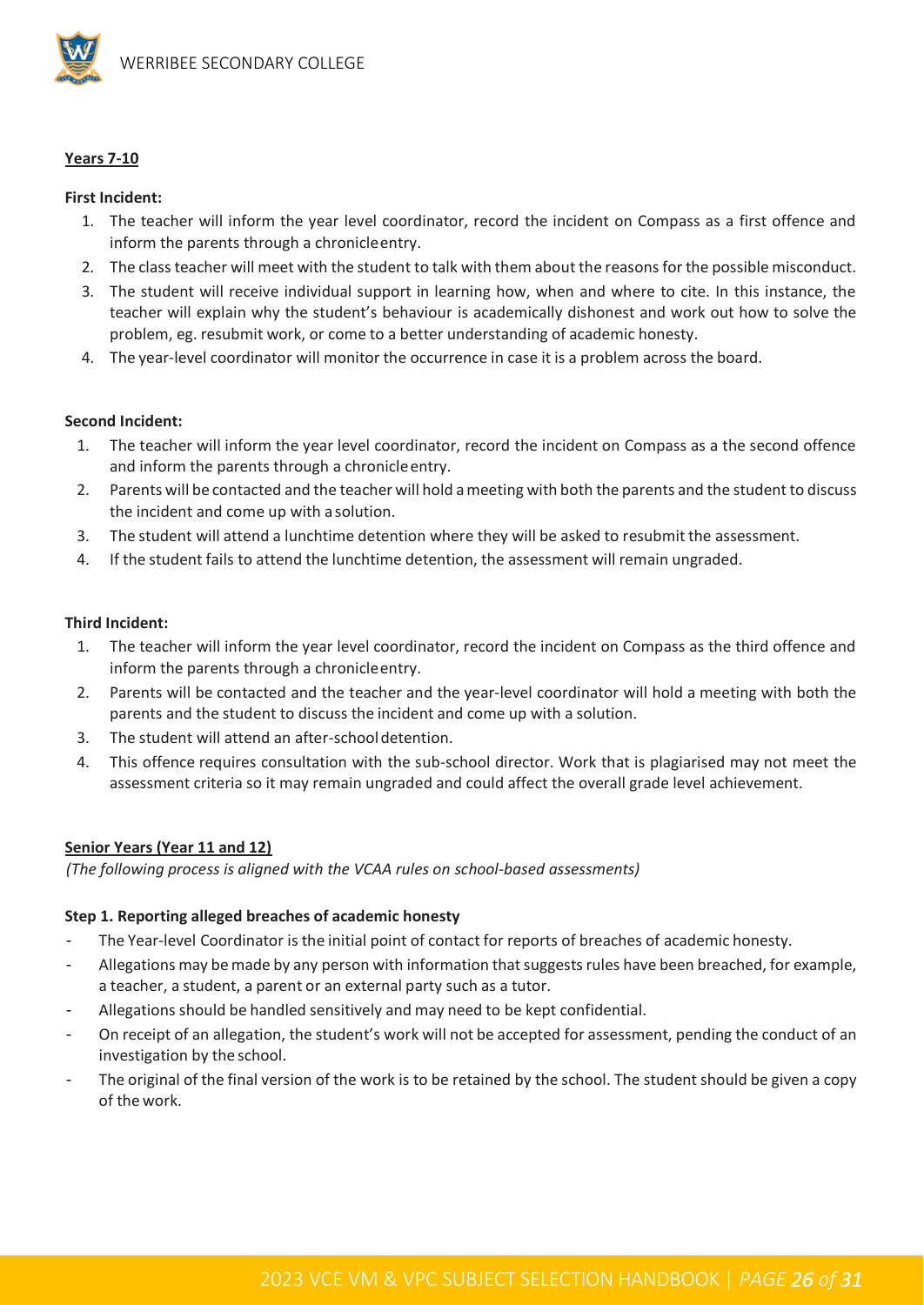

#### **Step 2. Preliminary investigation**

On receipt of an allegation, the year-level coordinator will,

- Assess the allegation and conduct a preliminary investigation to determine if there is any substance to the allegation requiring further, more rigorousinvestigation.
- Detailed records of the preliminary investigation should be kept and may be used in any later decisionmaking.
- If further investigation is required, the case will be escalated to principal class or delegate (sub- school director). The schoolmay decide ifitis appropriate to appoint an external person to carry out the investigation and report back to the school.

#### **Step 3. Investigation**

The purpose of the investigation is to determine whether there is any substance to an allegation that a student has breached rules for academic honesty (or VCAA School-based Assessment rules or IB Assessment rules). In this case,

- The evidence should be put to a decision-maker for determination whether the allegations are proven, or not proven.
- The investigator must approach the investigation with an open mind, and act fairly and without bias. They should consider any allegation against the student, the evidence of anyone who might have something relevant to say about an allegation, and any documents or information that may shed light on whether an allegation has substance or not. Some or all of the information and evidence gathered during the investigation may show that the allegations against the student are unfounded- this evidence should not be discounted.
- The investigation may include discussions with the study teacher supervising the assessment and any other witnesses, including other students.

#### *Relevant evidence includes:*

- Any instructions given to students by the teacher about the conditions under which the School-based assessment (or IB assessment) was to be undertaken (including the VCAA examination rules)
- The student's work if an allegation relates to the use of unauthorised notes or cheating or copying from other students, copies of those notes or another student's work or any other evidence of copying or cheating, such as unacknowledged sourcematerial
- Samples of other work by the student for comparison, if relevant
- The teacher's record of authentication
- The teacher's opinion about the student's work
- Accurate notes of conversations with witnesses, the teacher and the student

#### **If this investigation suggests there is any substance to any allegation:**

- The student should be informed in writing of the nature of the allegation, and be invited to attend an interview to respond to the allegation.
- Adequate notice of the interview should be given to the student, who should be given the opportunity to bring a support person to the interview.
- The support person is there to provide moral support, rather than to represent the student or to speak on their behalf.
- If a student elects not to attend an interview, they should be given an opportunity to respond in writing to any allegation against them.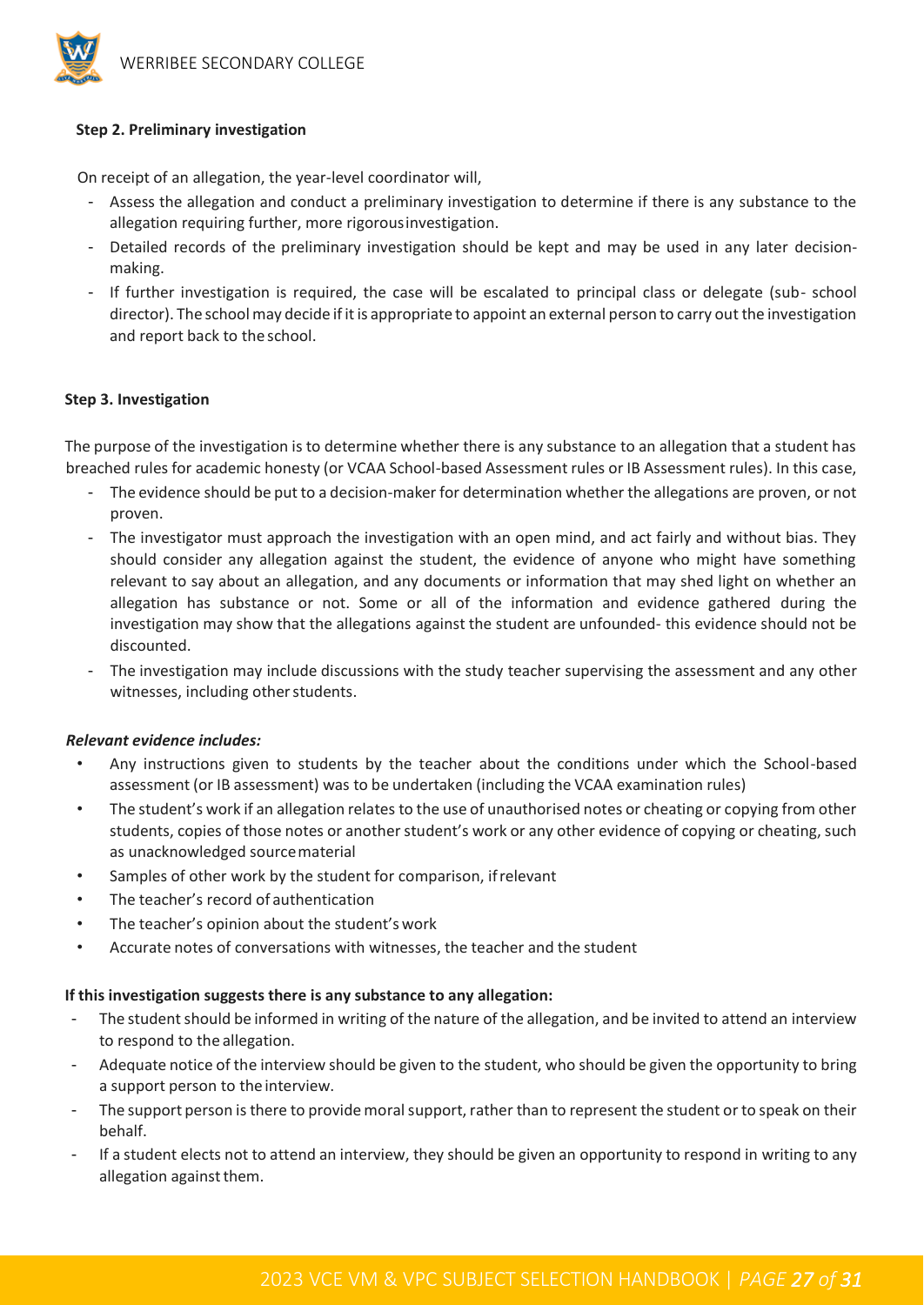

- The student's parents or guardians may be advised of the nature of the allegations, depending on the school's policy in relation to reporting disciplinematters.
- If the allegation raises the suggestion that a student has submitted work that is not their own, the investigator should ask the student to provide evidence that demonstratesthat the work submitted is their own and/or was completed in accordance with VCAA requirements (or IB requirements)

#### *The student may be asked to:*

- provide evidence of the development of thework
- discuss the content of the work with the teacher and answer questions to demonstrate their knowledge and understanding of thework
- provide samples of their other work
- complete, under supervision, a supplementary assessment task related to the original task.

#### **Step 4: Decision-making The decision-maker**

The principal (decision-maker) has the authority to decide if a student has breached the rules for academic honesty. The principal may wish to make the decision following receipt of a report from a staff member or other person appointed to carry out the investigation. Alternatively, the principal may wish to delegate their authority to make decisions about alleged breaches of VCAA examination and authentication rules to a hearing panel formed by senior staff members appointed by the principal. The following are required for the decision making:

- It is important that the decision-maker is not the investigator of theallegations.
- The material gathered during the investigation should be provided to the decision-maker, including evidence (if any) that suggests the allegations are not proven, as well as any responses the student provided during the course of the investigation.
- If the decision-maker forms an independent view that the evidence against the student is insufficient to justify a meeting or hearing, the decision-maker should confirm in writing to the student that no further action will be taken.
- If the decision-maker considers that there is sufficient evidence to justify a meeting or hearing to decide whether or not the allegations are proven, a hearing or meeting should be convened.
- The decision-maker should reserve their judgment until they have heard from the student at the meeting or hearing.
- The principal (decision-maker) will apply the following principles to make the decision regarding alleged breaches of rules: - The decision-maker must act fairly and without bias
- The student must receive at least 24 hours' written notice of the meeting or hearing conducted by the decision maker.

#### **Before the hearing or meeting:**

The student must be given notice which include the following:

- the date, time, place and likely duration of the meeting orhearing
- the allegation/s against the student
- the names of all decision-makers
- advice that the student may bring a support person to the meeting or hearing
- the name of a contact person if the student has queries about the meeting or hearing
- a copy of any evidence that the decision-makers will consider at the meeting or hearing, including whether any witnesses will be present at the meeting orhearing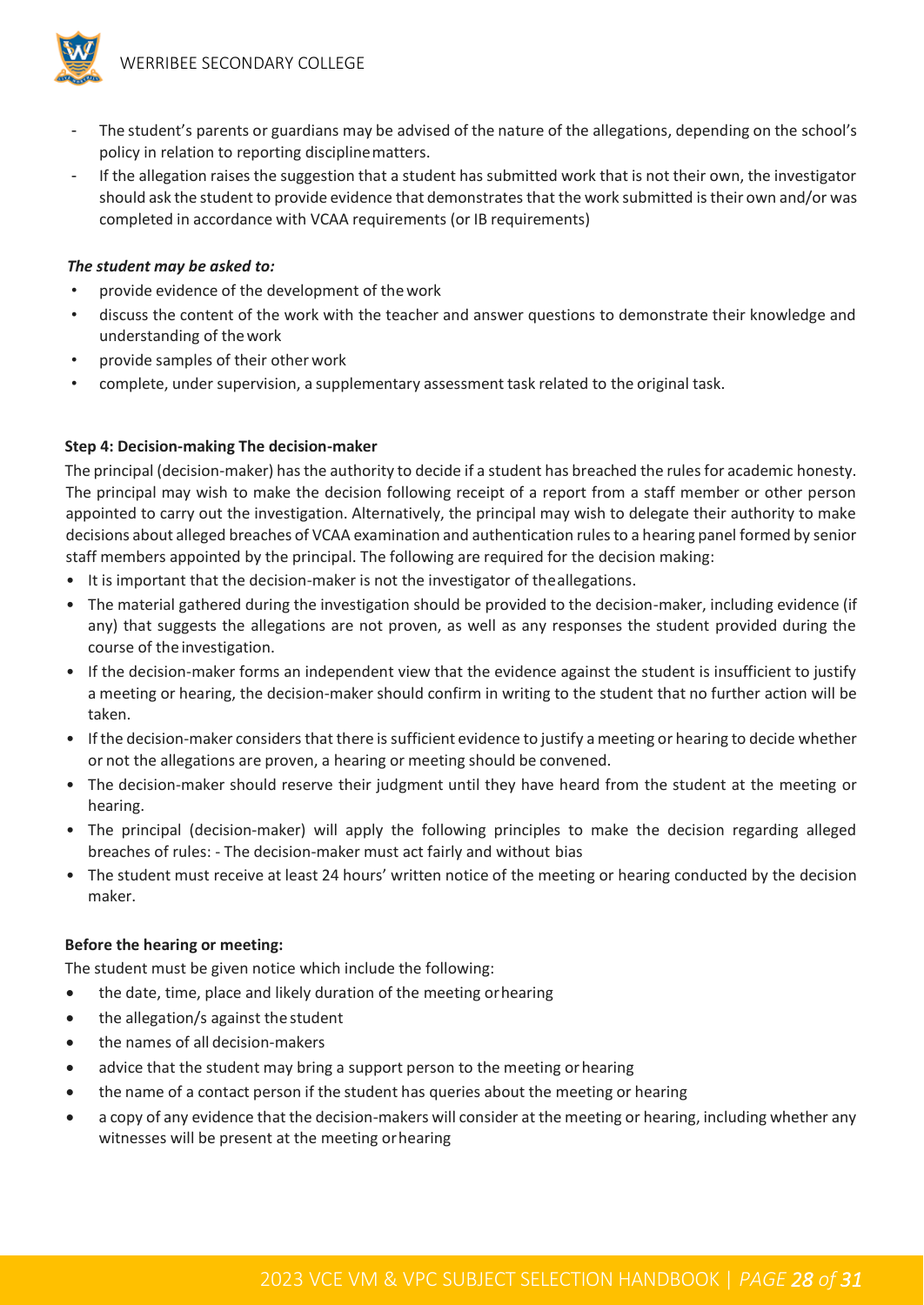

- the possible outcomes, including penalties VCE and VCAL Administrative Handbook 2019 Scored assessment: School-based Assessment
- Itis generally appropriate, depending on the age and circumstances of the student, to allow a parent, guardian or other support person to be present at any interview, meeting orhearing
- The meeting or hearing should be conducted at the school, in an environment that is not intimidating for the student, but that is appropriate given the nature of the allegation/s

#### **At the hearing or meeting:**

At the meeting or hearing, the principal or delegate (decision-maker) must explain the purpose of the meeting or hearing to the student, and confirm the allegation/s against the student and the possible outcome,

- The decision-maker may ask questions of the student.
- The student must be given the opportunity at the meeting or hearing to respond to the evidence against them and to ask questions of any witnesses present at the meeting or hearing
- The decision-maker must consider all evidence and submissions carefully, including the student's response, and whether the allegation/s(and the student's defence) issupported by evidence that is relevant and credible
- The decision-maker must take into account all relevant factors and no irrelevant factors
- The decision-maker must decide on the balance of probabilities whether the allegation/s is proven the allegation/s does not have to be proven beyond reasonabledoubt
- The decision-maker must decide, in relation to an allegation/s found to be proven, whether a penalty should be imposed, and, if so, what penalty is appropriate.

#### **Possible penalties include:**

- a verbal or written warning
- detention or suspension
- refusal to consider the student's work, but giving the student the opportunity to re-submit the work if there is sufficient time before the due date for submission of results according to the assessment schedule (IB or VCAA).
- refusal to accept the part of the student's work found to have been completed in contravention of assessing body's (IB or VCAA) rules and determination of the appropriate result for the relevant outcome forming part of the VCE unit or IB course.
- refusal to accept any part of the work, awarding an N for theoutcomes
- The decision-maker should inform the student of the decision and any penalty to be imposed at the meeting or hearing, and of the student's capacity to appeal the decision to the VCAA.
- The decision maker should keep accurate records of their decision, the reasons for their decision and the penalty imposed, to enable the school to confirm these matters inwriting.
- The college will follow recommended sanctions and penalties by the relevant assessing body, eg. VCAA, IB

#### **After the meeting or hearing**

The school must write to the student to confirm:

the findings of the decision-maker in relation to the allegation/s against the student (setting out each allegation, and corresponding decision)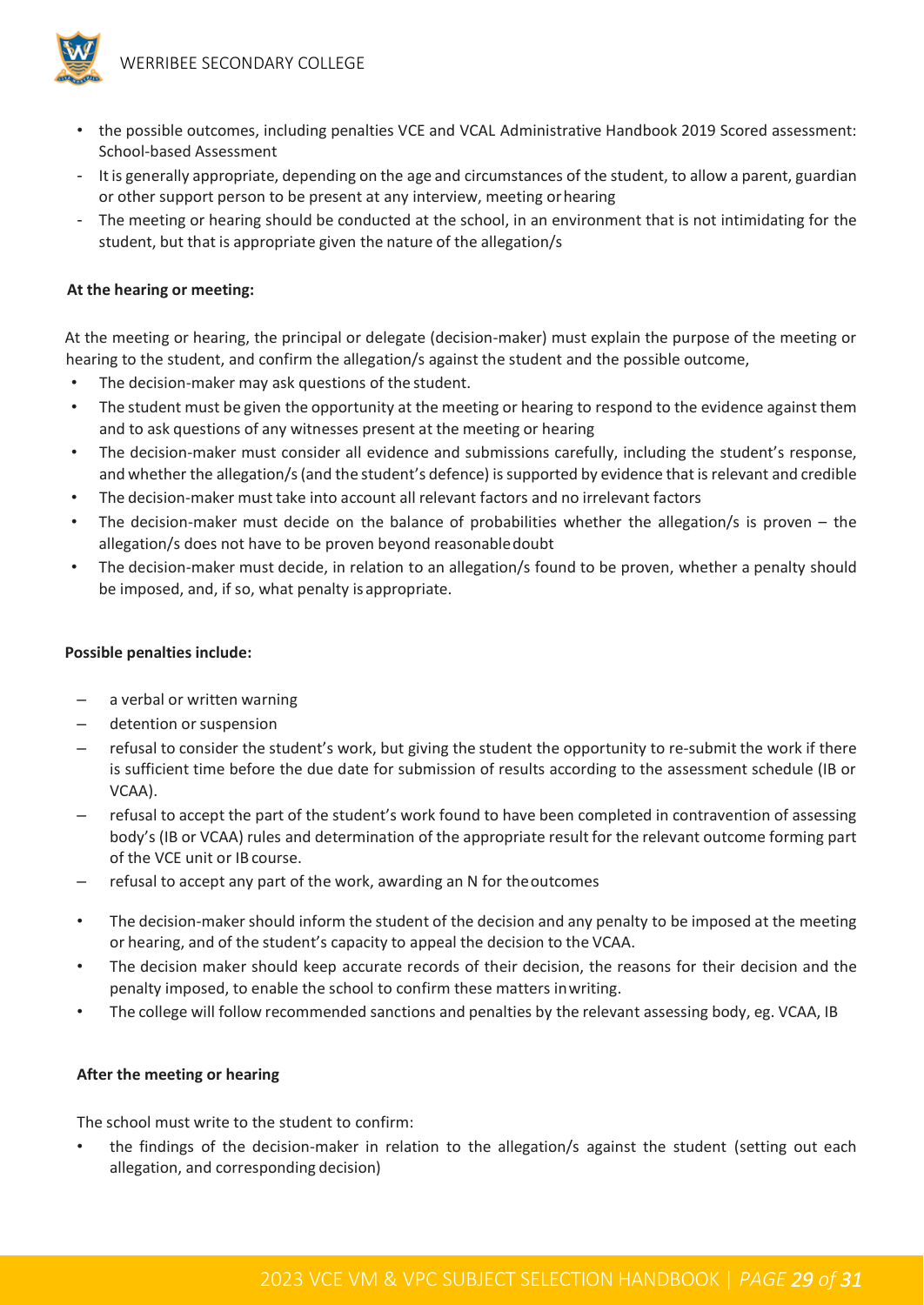

- the reasons for the decision on each allegation, and the supporting evidence
- any penalty that will be imposed
- information about the student's right to appeal to the VCAA, including that the appeal must be lodged no later than 14 days after the student receives written notice of the decision from the school.
- The school should retain all material related to the allegation/s, in case the student wishes to appeal a decision.

#### **How this document is communicated**

This Academic Honesty Policy has been developed collaboratively with staff at Werribee Secondary College in accordance with VCAA and IB regulations.

All students will receive a copy of the Academic Honesty Policy upon enrolment for new students or confirmation of subjects for continuing students. An explanation of the policy at the beginning of each year will take place during Senior Years assembly.

The librarian will conduct a session about academic honesty at the beginning of each school year. Senior staff will

meet at the beginning of each year to discuss implementation and monitoring of the Academic Honesty Policy. All teachers will provide further guidance to students on the implementation of the Academic Honesty Policy.

The Academic Honesty Policy will be published on the Werribee Secondary College website, on Compass on the School Documentation page and at Senior Years information sessions.

#### **Review of this policy**

This policy will be reviewed and updated in 2022 by the staff at Werribee Secondary College.

#### *Works Cited*

"Article 20: Candidates suspected of academic misconduct." General regulations: Diploma Programme. Cardiff: International Baccalaureate Organization, 2014. PDF.

IB learner profile. N.p.: International Baccalaureate Program, 2013. PDF. VCE and VCAL Administrative Handbook, 2019.PDF

#### **Appendices**

Appendix 1: Electronic Version [WSC Authentication Form for all Assessments.](https://forms.office.com/Pages/ResponsePage.aspx?id=6xmIQUMh5kq_TOhVX16JLWz8I7z-17BIrR8nZQXrLyZUNVQ1MTZRWlAzTlcwUEQxRUtSVFNaRDFOUC4u) This form is shared to all senior years teachers.

Appendix 2: WSC Academic Honesty Process

Step 1. All students will receive a copy of the Academic Honesty Policy upon confirmation of enrolment for new students or confirmation of subjects for continuing students.

Step 2. Senior staff will meet at the beginning of each year to discuss implementation and monitoring of the Academic Honesty Policy.

Step 3. A staff briefing will be conducted each year to ensure that all staff (current and new) understand the policy and processes involved.

Step 4. An explanation of the policy at the beginning of each year will take place during Senior Years assembly.